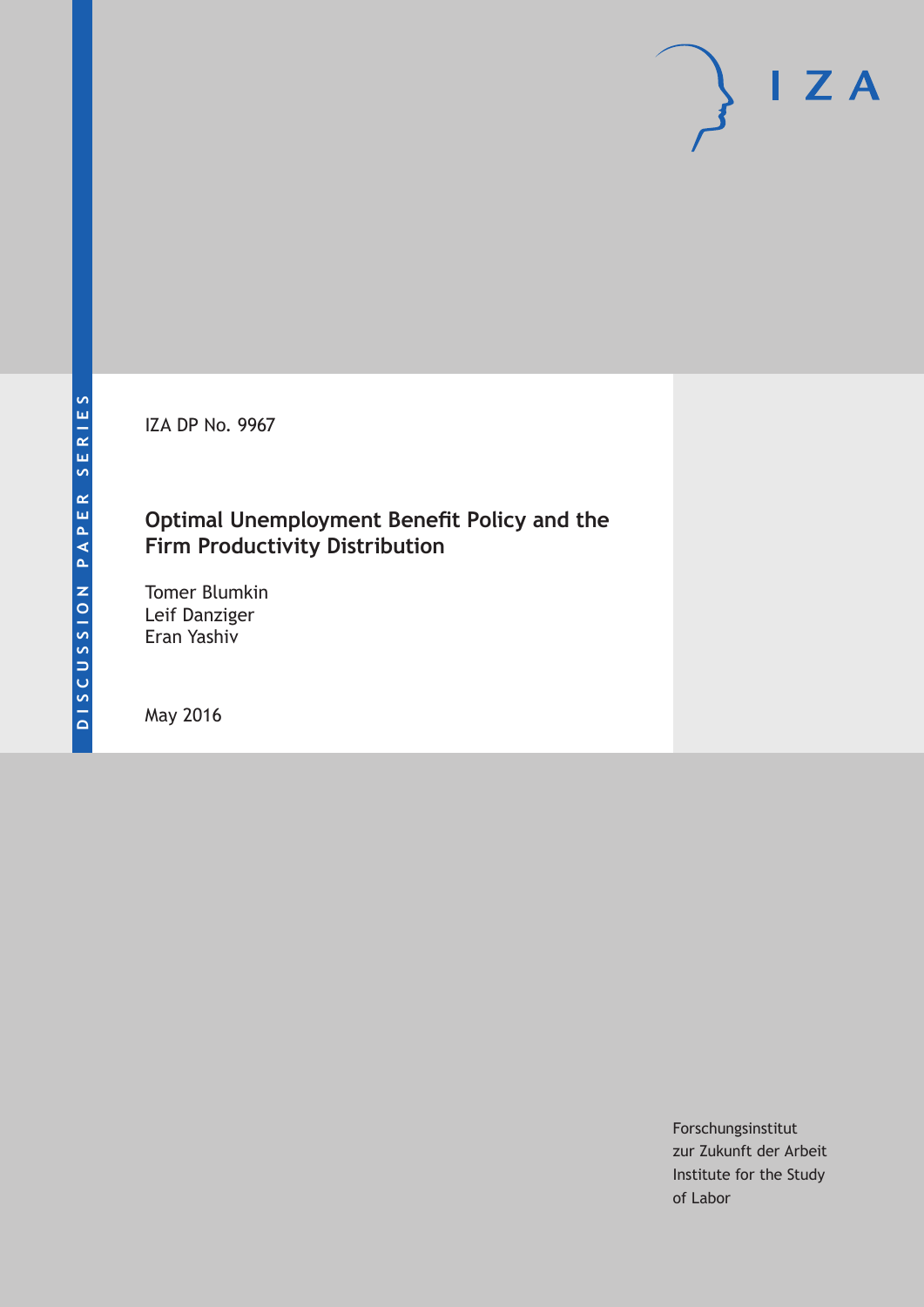# **Optimal Unemployment Benefit Policy and the Firm Productivity Distribution**

### **Tomer Blumkin**

*Ben-Gurion University and IZA* 

### **Leif Danziger**

*Ben-Gurion University and IZA* 

### **Eran Yashiv**

*Tel-Aviv University and IZA*

### Discussion Paper No. 9967 May 2016

IZA

P.O. Box 7240 53072 Bonn Germany

Phone: +49-228-3894-0 Fax: +49-228-3894-180 E-mail: iza@iza.org

Any opinions expressed here are those of the author(s) and not those of IZA. Research published in this series may include views on policy, but the institute itself takes no institutional policy positions. The IZA research network is committed to the IZA Guiding Principles of Research Integrity.

The Institute for the Study of Labor (IZA) in Bonn is a local and virtual international research center and a place of communication between science, politics and business. IZA is an independent nonprofit organization supported by Deutsche Post Foundation. The center is associated with the University of Bonn and offers a stimulating research environment through its international network, workshops and conferences, data service, project support, research visits and doctoral program. IZA engages in (i) original and internationally competitive research in all fields of labor economics, (ii) development of policy concepts, and (iii) dissemination of research results and concepts to the interested public.

IZA Discussion Papers often represent preliminary work and are circulated to encourage discussion. Citation of such a paper should account for its provisional character. A revised version may be available directly from the author.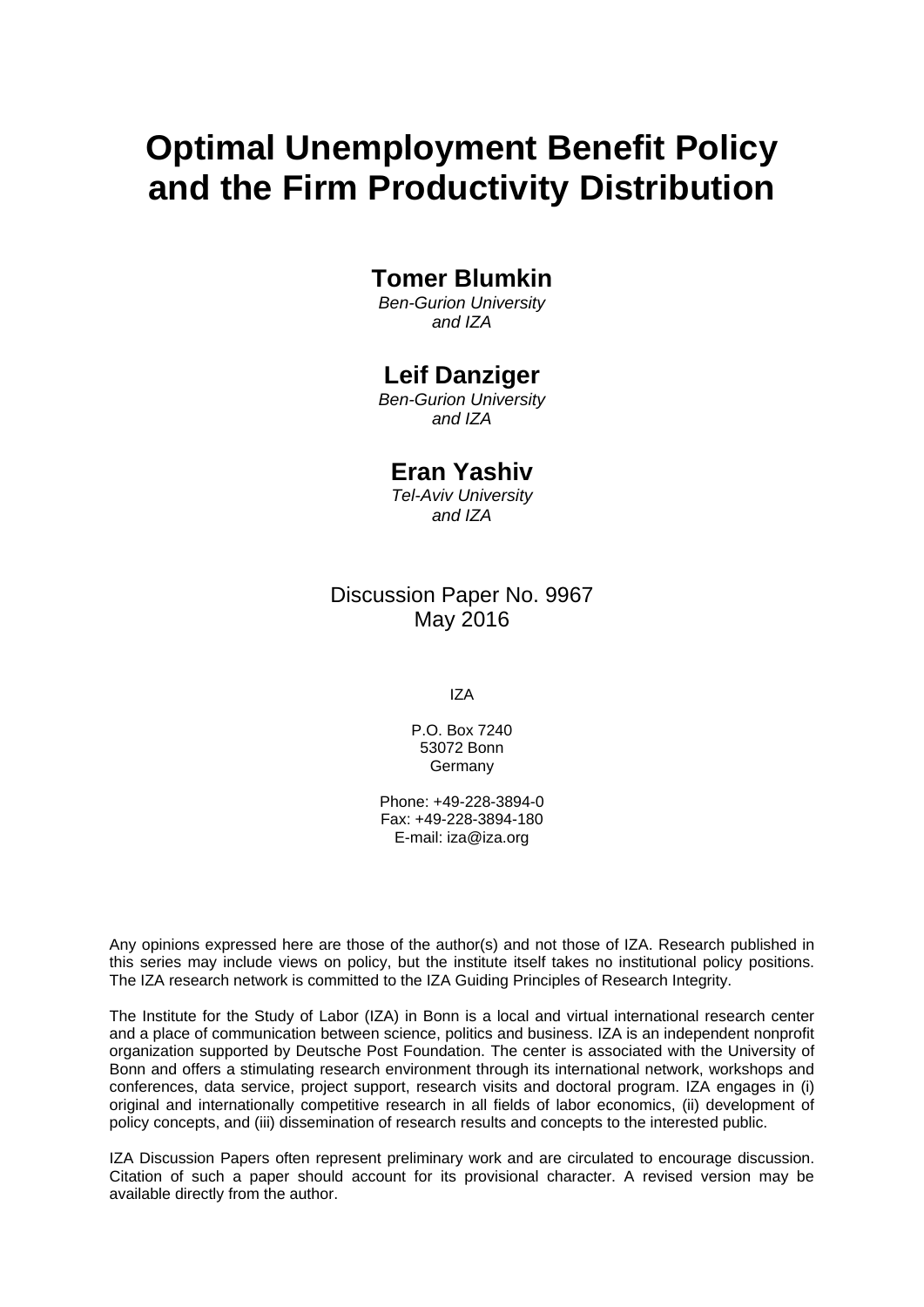IZA Discussion Paper No. 9967 May 2016

# **ABSTRACT**

# **Optimal Unemployment Benefit Policy and the Firm Productivity Distribution**

This paper provides a novel justification for a declining time profile of unemployment benefits that does not rely on moral hazard or consumption-smoothing considerations. We consider a simple search environment with homogeneous workers and low- and high-productivity firms. By introducing a declining time profile of benefits, the government can affect the equilibrium wage profile in a manner that enhances the sorting of workers across low- and highproductivity firms. We demonstrate that optimal government policy depends on the dispersion and skewness of the firms' productivity distribution.

JEL Classification: J64, J65

Keywords: unemployment benefit policy, declining unemployment benefits, productivity distribution, skewness, dispersion

Corresponding author:

Leif Danziger Department of Economics Ben-Gurion University 84105 Beer-Sheva Israel E-mail: danziger@bgu.ac.il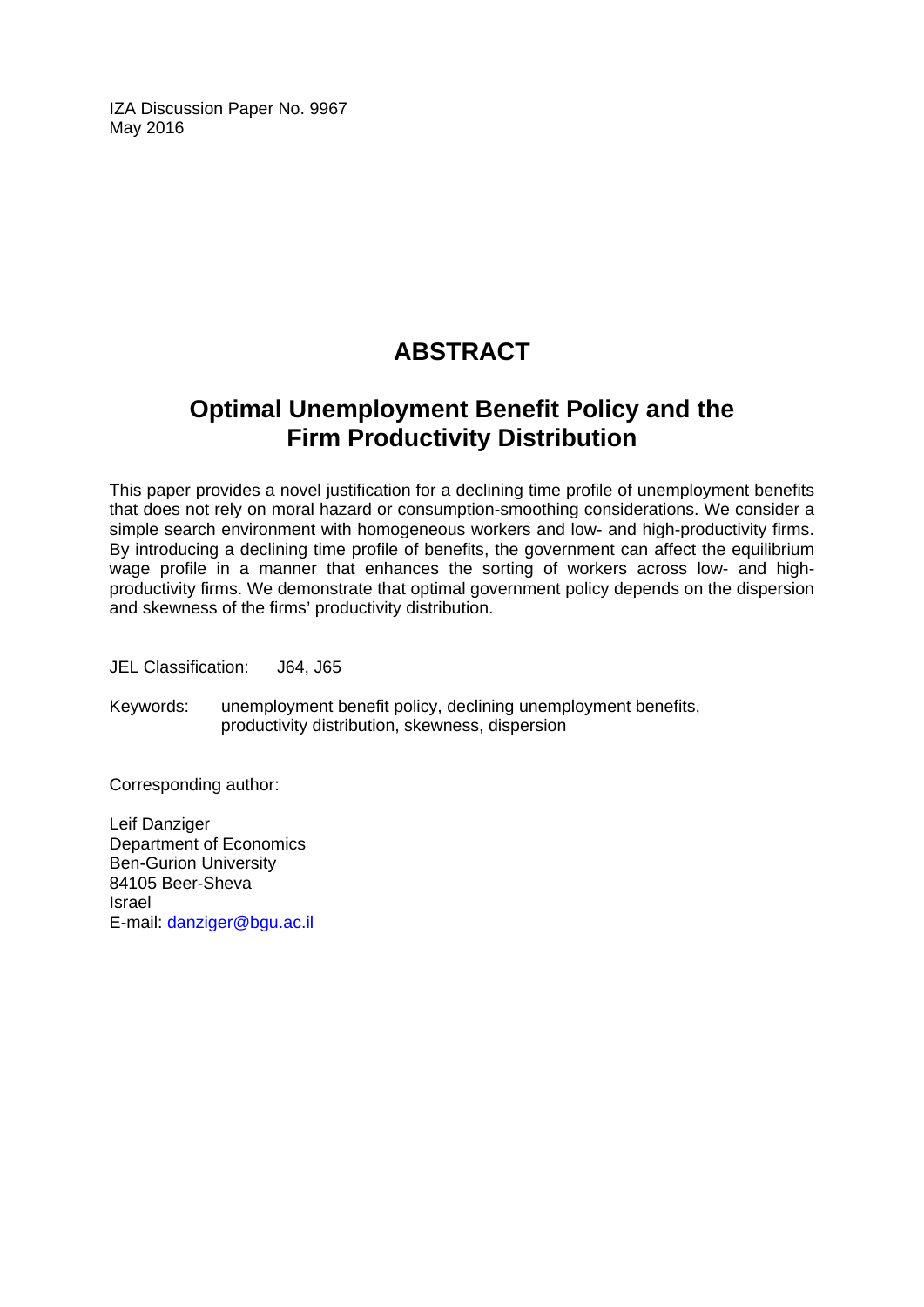### 1 Introduction

A prevalent feature of unemployment benefit policy in most OECD countries is a declining benefit schedule. The purpose of the current paper is to provide a normative justification for this pattern. We argue that a declining benefit schedule may serve as a means to internalize matching externalities induced by search frictions in the labor market. Our focus is on endogenous worker allocation across firms with different productivity levels and the associated wage determination. We consider a tractable framework designed to capture the essential feature of a labor-market with search frictions. The economy consists of homogeneous workers and low- and high-productivity firms. Each firm can post a vacancy at a specified wage; there is random assignment of unemployed workers to job vacancies; and each assigned worker decides whether or not to accept the job offer (no bargaining). Once accepting a job offer, a worker does not continue to search (no on-the-job search). There is an exogenous separation rate. The unemployment benefit system is introduced to internalize the induced matching externalities reflected in the steady-state equilibrium.

In the benchmark case with no unemployment benefits, both types of firms will be active and will offer the same wage, which will be accepted by any unemployed worker. As random matching implies an identical matching probability of workers to low- and high-productivity firms, average worker productivity will be relatively low. By introducing unemployment benefits, the government may be able to affect the equilibrium wage profile in a manner that enhances the average worker productivity by shifting workers from low- to high-productivity firms.

In our setting, the government can choose between the benchmark (no-intervention) regime where workers are assigned randomly across firms, and two forms of intervention: a flat regime with high constant unemployment benefits over time, where only high-productivity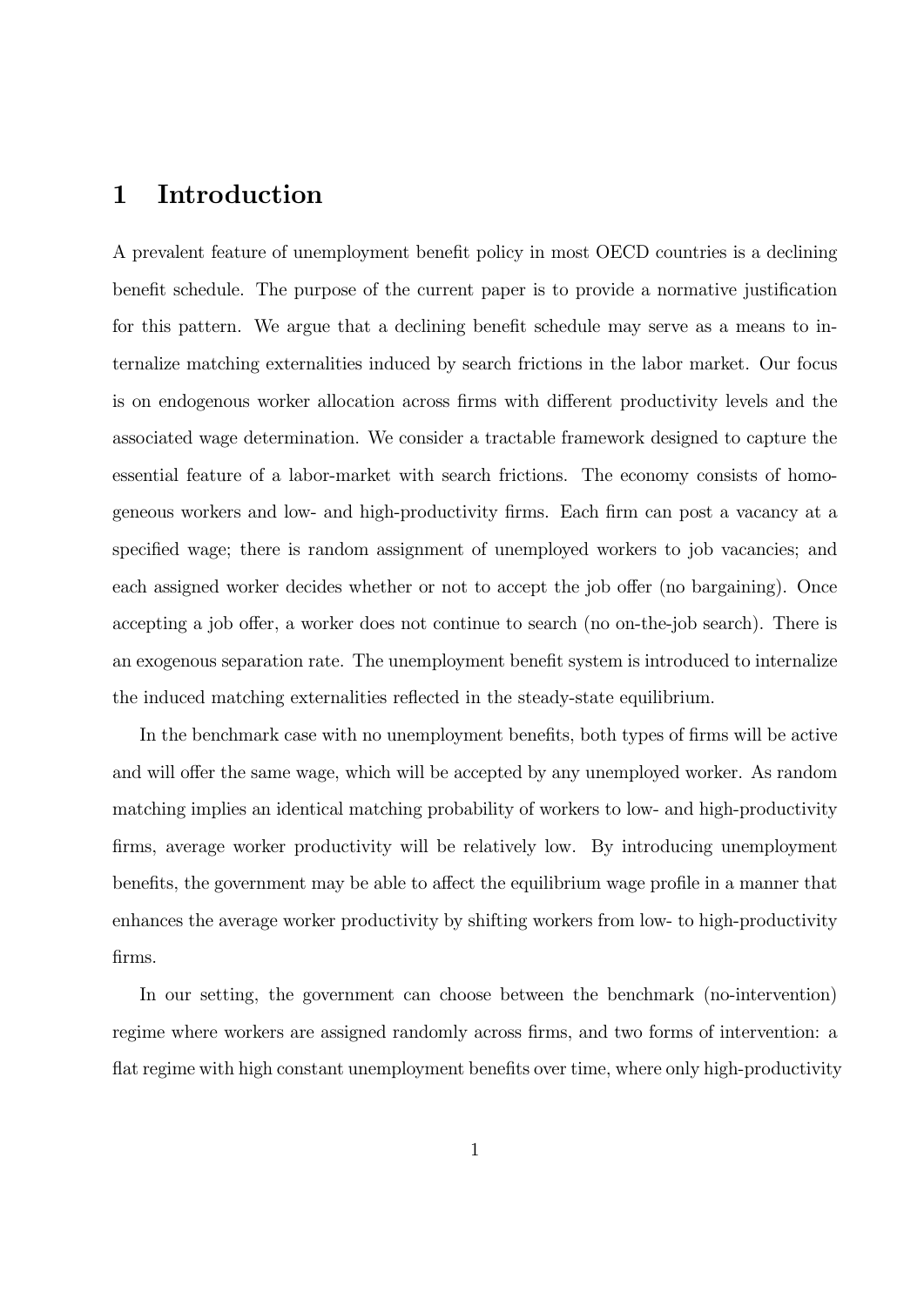firms operate so that all workers are allocated to these firms; and a two-tier regime with a decreasing time profile of benefits, where both low- and high-productivity firms operate and relatively more workers are allocated to high-productivity firms. We will henceforth refer to each of the above three configurations according to the degree of "sorting" associated with each configuration, where the term sorting indicates the extent to which workers are shifted from low- to high-productivity firms relative to the benchmark case. We will henceforth refer to the benchmark regime as "no-sorting", a flat regime with high constant unemployment benefits as "full-sorting", and a two-tier regime with a decreasing time profile of benefits as "partial-sorting".

The main result of this paper is that a decreasing time profile of benefits may be preferred to a regime with constant benefits over time. This would be the case when there are moderate differences between firms' productivity levels. The logic is as follows: low-productivity firms offer lower wages than high-productivity firms.<sup>1</sup> Workers at the beginning of their unemployment spell, when benefits are high, turn down offers to work in low-productivity firms. This leads to voluntary unemployment and to more workers who search, shifting employment to high-productivity firms. In this case, employment and average worker productivity fall between what they would be with no unemployment benefits and with high, constant unemployment benefits that would crowd out the low-productivity firms.

We demonstrate that optimal government policy for the time path of unemployment benefits hinges on the properties of the firm productivity distribution. Sorting gains are closely associated with the difference in productivity between low- and high- productivity firms. As may be expected, the larger this difference is, the bigger the gain from the enhanced sorting of workers across firms. That is, the optimal degree of sorting tends to increase with

<sup>&</sup>lt;sup>1</sup> Mortensen (2003) provides evidence whereby wage dispersion for observationally equivalent workers can be explained by more productive firms paying higher wages. For detailed empirical work, see Davis et al. (1996), Abowd, Kramarz and Margolis (1999), Haltiwanger et al. (1999, 2007) and Bartelsman et al. (2013).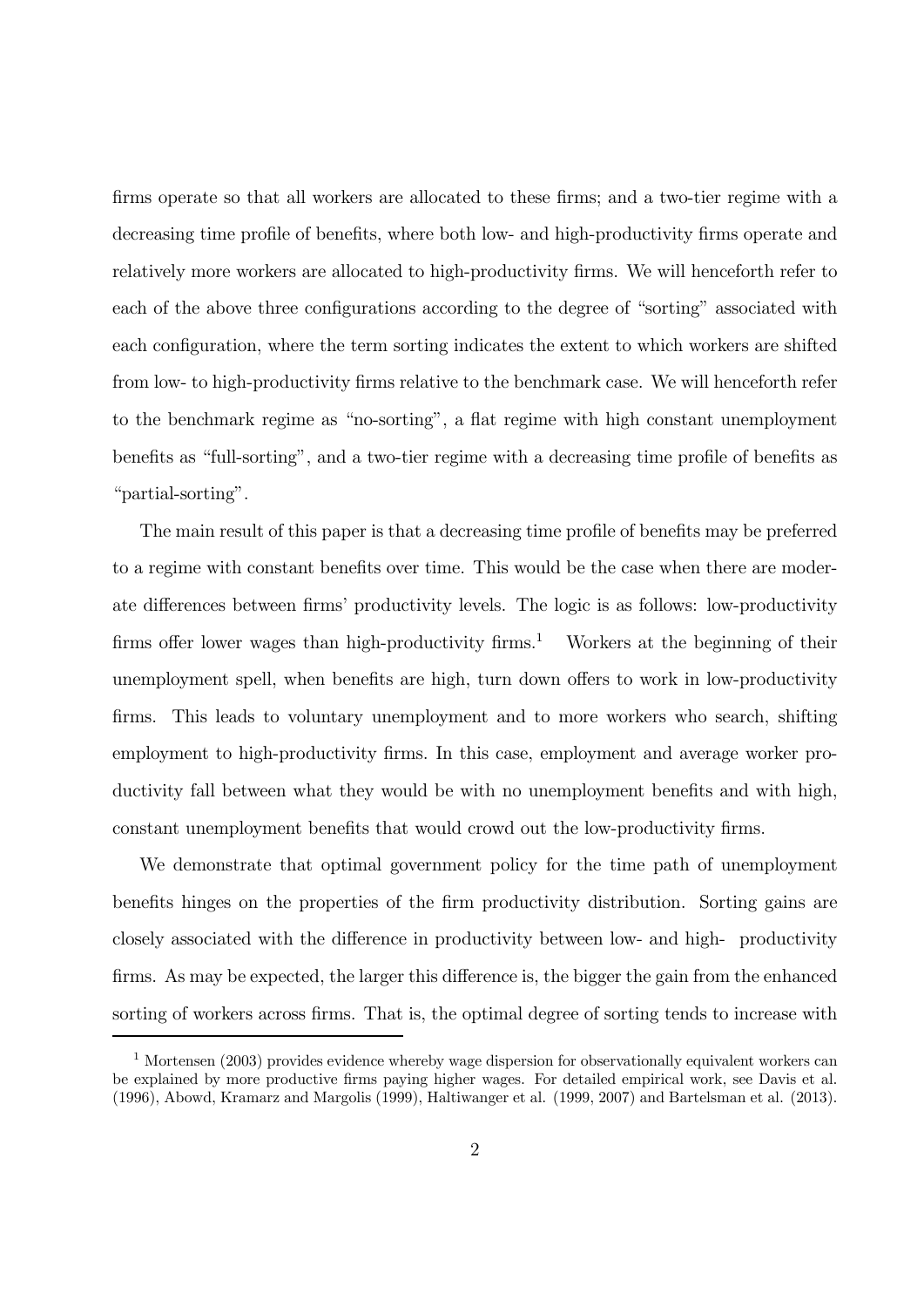the productivity differences between firms, i.e., first shifting from no-sorting to partialsorting and then from partial-sorting to full-sorting. Somewhat surprisingly, the proportion of high-productivity firms also plays a key role. Specifically, if the productivity distribution is sufficiently right-skewed, i.e., the proportion of high-productivity firms is small enough, the cost in terms of reduced employment implied by the crowding out of all low-productivity firms from the market is high. Hence, partial sorting dominates full sorting of workers, warranting the implementation of a declining time profile of benefits. In contrast, if the productivity distribution is less right-skewed, i.e., the proportion of high-productivity firms is big enough, full sorting and hence a constant benefits schedule is optimal. The empirical fact that the firm productivity distribution is right-skewed is amply made by the literature, see for example, Feng and Horrace (2012) and Kashara and Lapham (2013) for evidence on the skewness of the firm productivity distribution and Lazear and Shaw (2008) and Heckman and Sattinger (2015) for an overview of the evidence on the skewness of the wage distribution (which is closely related to the productivity distribution).<sup>2</sup> Thus, the current paper makes its key contribution in this empirically-relevant case.

The paper is structured as follows: Section 2 provides a review of the relevant literature and Section 3 describes some empirical observations on actual unemployment insurance systems and their impact on labor market outcomes. Section 4 outlines the set-up. Section 5 presents the benchmark of no unemployment benefits while Section 6 shows two cases of government intervention — a flat unemployment benefit schedule and a declining one. Section 7 outlines the government objective and derives the optimal policy. The proof of the proposition that characterizes the social optimum as a function of the productivity difference between high- and low-productivity firms is in the Appendix. In Section 8 we

<sup>&</sup>lt;sup>2</sup> Note as well that the much discussed skewness of the distribution of firm size (Luttmer  $(2007)$ ) is consistent with our model as declining unemployment benefits imply that the expected number of workers per firm increases with firm productivity.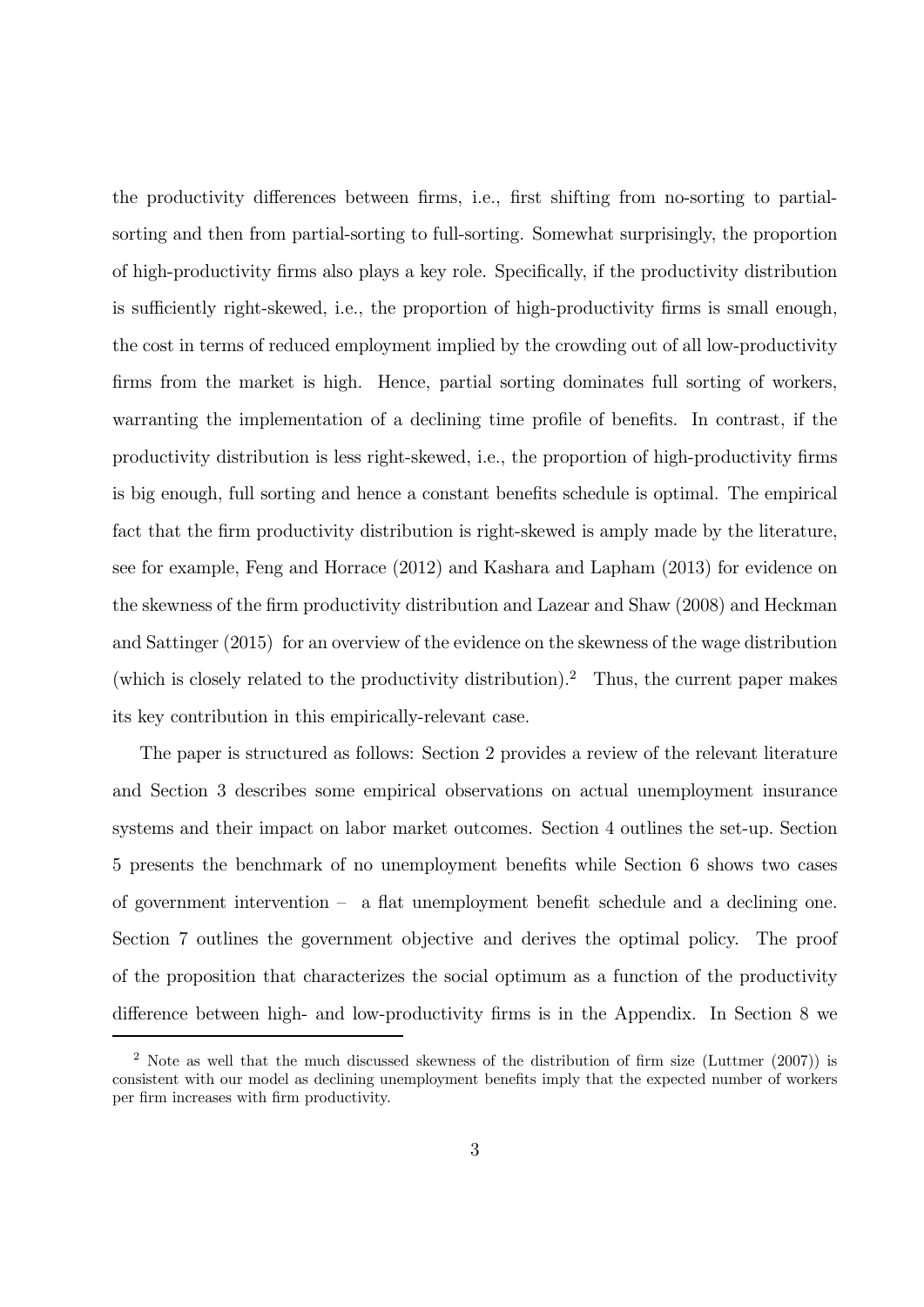provide a numerical illustration. Section 9 concludes.

### 2 Literature Review

Our paper relates to two strands of the literature: the search literature and the literature on optimal unemployment compensation policy. The search literature (for a recent survey see Rogerson, Shimer and Wright (2005)), typically identifies three main classes of search models: random matching and bargaining, directed search and wage posting, and random matching and wage posting. The first class (Pissarides (2000)), does not allow for the wage posting behavior of firms and is not geared to explain wage dispersion, which is a salient feature of our analysis. The second class (Moen (1997)), sometimes referred to as "competitive search theory," does share a key feature with the current approach: firms set wages optimally, knowing that the probability of filling a job rises with the wage offer. Additionally, as in Moen (2003), labor market segmentation arises due to the fact that firms cannot condition wage offers on the worker type and workers' productivities differ across matches. But the segmentation in the current paper does not take the form of sub-markets and the operation of market makers; rather, it is due to exogenous productivity dispersion and the effects of unemployment compensation policy. Most importantly, competitive search theory predicts that the resulting allocation of workers across firms would be efficient and would, therefore, obviate the role of the unemployment benefit system in internalizing matching externalities, which is a key feature of our analysis. The current paper combines wage posting with random matching and belongs to the last class of models. This class of models has been widely used in the microeconomic literature, with the prominent example being the seminal work of Burdett and Mortensen (1998)(see also the discussion in Section 6 of Rogerson, Shimer and Wright (2005)). For empirical evidence on the prevalence of this type of wage setting in the US labor market, see Hall and Krueger (2012). Following this strand of literature, the two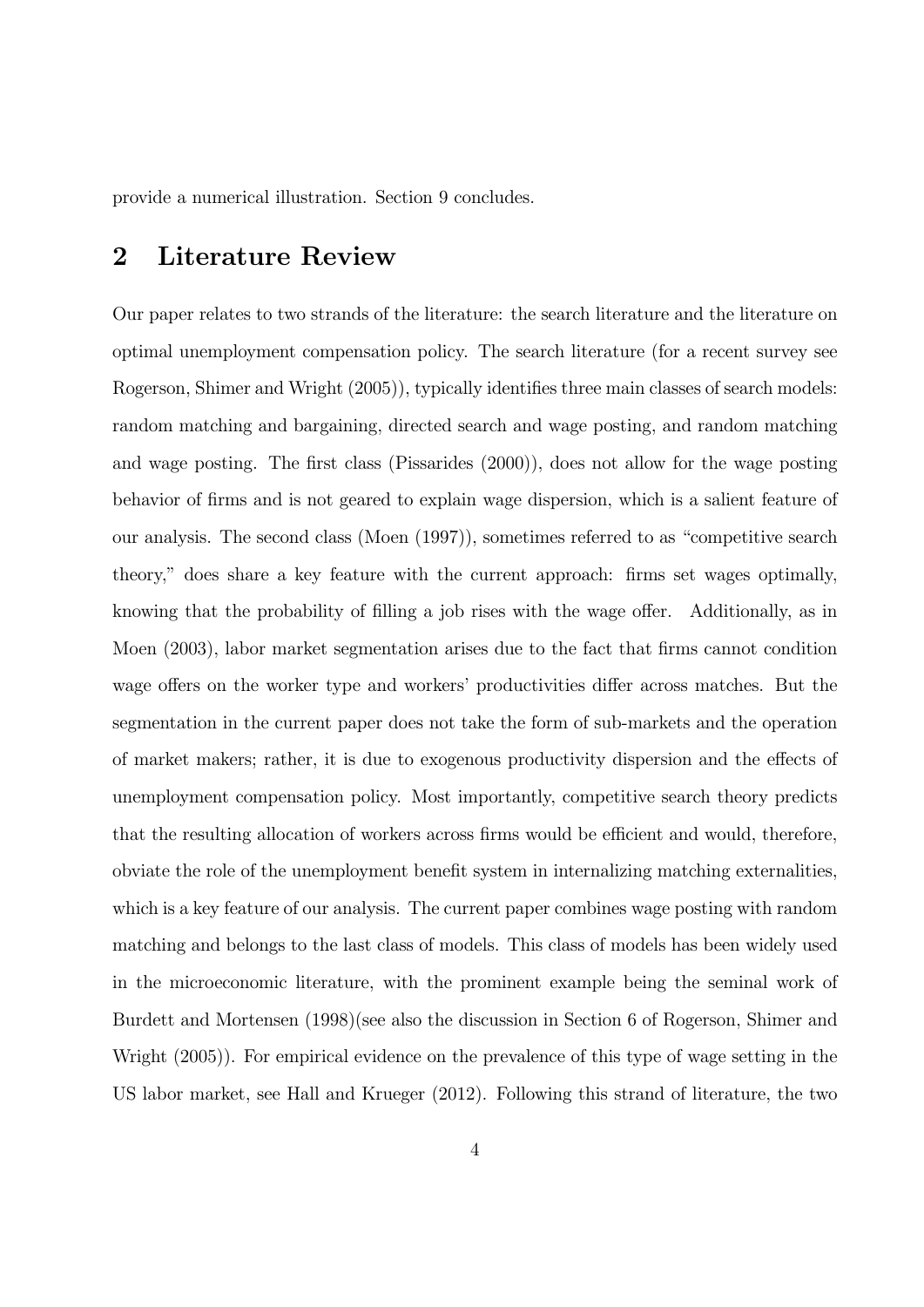key elements of the model are wage posting by firms that maximize their discounted expected profit and the determination of reservation wages by risk-neutral workers who maximize their discounted expected income.

A major line of research on the optimal design of unemployment compensation policy has focused on issues of moral hazard and consumption smoothing; see Karni (1999) and Tatsiramos and van Ours (2014) for surveys. This literature examines the impact of work disincentives on the design of optimal schemes (the seminal papers are by Baily (1978), Flemming (1978) and Shavell and Weiss (1979)). The main insight provided by the early models was the desirability of a declining schedule, i.e. compensation should decline over the spell of unemployment so as to mitigate the moral hazard effect. The early models have been recently extended in several directions, some of them into general equilibrium frameworks. Hopenhayn and Nicolini (1997), as a notable example, enlarge the set of instruments by allowing for a wage tax after re-employment. This model preserves the sequencing structure of Shavell and Weiss (1979) and attains enhanced consumption smoothing. Other models have incorporated allocation and matching elements. For example, Cremer et al. (1996) show that when individuals are risk averse, they tend to choose unsuitable jobs as they cannot afford waiting for suitable ones in terms of preferences and productivity. Providing a flat unemployment benefit scheme can then enhance welfare by allowing workers to wait for the right offer. This happens at a cost of pushing some workers into permanent unemployment. In order to mitigate the tradeoff between the two, a two-tier declining schedule is shown to be desirable. This paper adds a novel adverse selection argument for a declining schedule, namely reducing the subsidy to the permanently unemployed, who can not be readily distinguished. Acemoglu and Shimer (1999) posit that unemployment compensation generates an increase in output, whereby more productive firms choose to offer higher wages and more workers are assigned to those firms. This model has risk aversion at the heart of the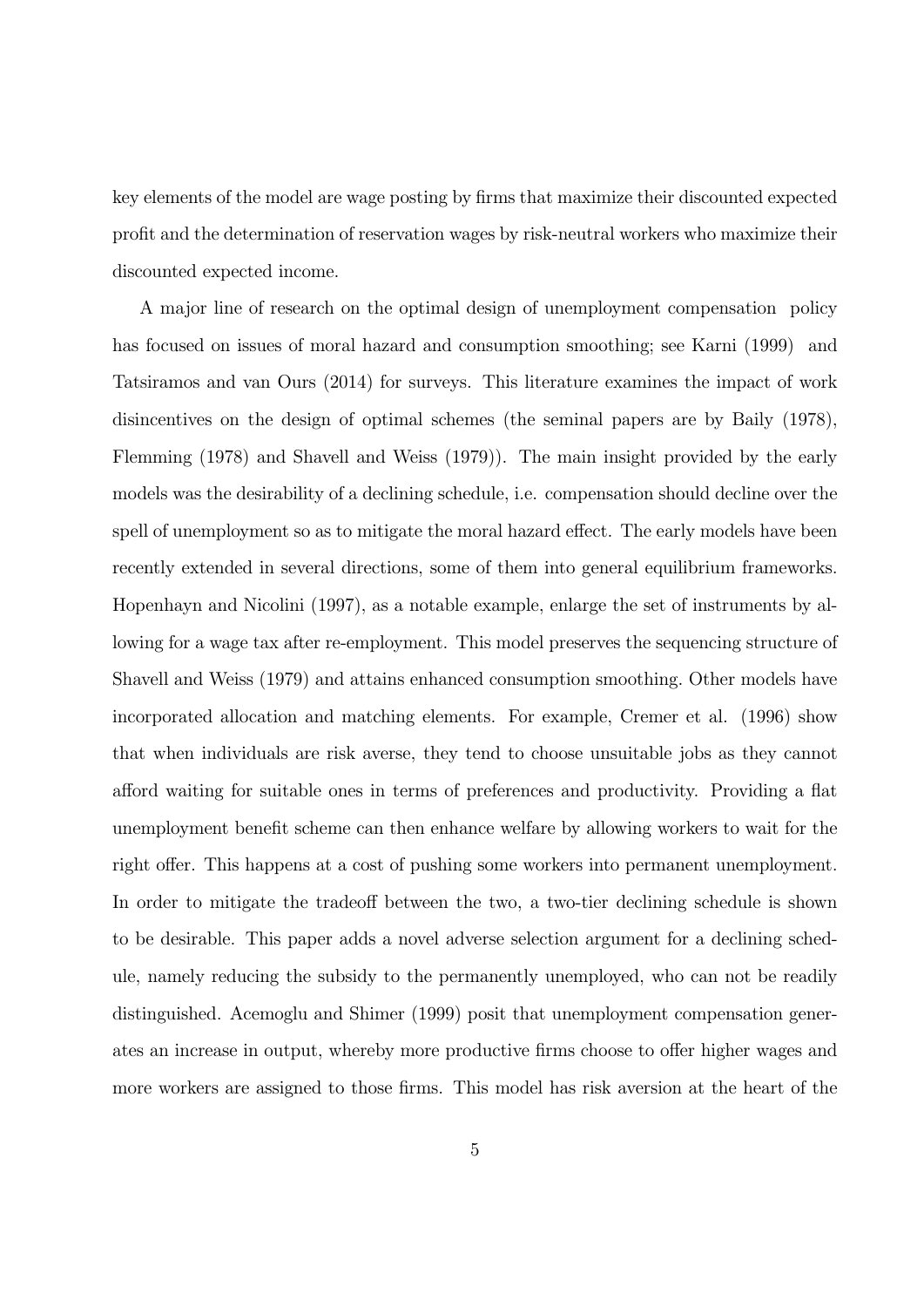analysis and unemployment compensation has an insurance role. By offering unemployment compensation, apart from the consumption smoothing argument, the policy maker induces risk-averse workers to take on a higher degree of unemployment risk, boosting investment by firms. Their set-up is one with directed search, so externality issues do not arise. Wang and Williamson (2002) evaluate alternative unemployment insurance schemes in a dynamic economy with moral hazard. They consider changes in the size and duration of benefits, and the effects of experience rating, and use a dynamic contracting approach to determine a benchmark optimal allocation. They find that radical changes in the current system increase welfare, but not by much. A move to full experience rating has distributional effects, but aggregate effects are negligible.

The current paper does not belong in the above strand, as it does not consider issues of risk aversion, consumption smoothing, moral hazard, or adverse selection. Rather it focuses on the role unemployment compensation can play in attaining a better match between jobs and workers, deriving optimal policy in the face of productivity dispersion. The seminal contribution in this context has been made by Diamond (1981), who discussed the role of unemployment compensation in enhancing efficiency in the context of a steady state search model. In his model unemployment compensation makes job-taking use more stringent standards, thereby raising the vacancy rate and improving the distribution of job offers.

There are a number of more recent contributions that have dealt with related issues. Marimon and Zilibotti (1999) show that unemployment compensation improves matching between ex-ante heterogenous workers and ex-ante heterogenous firms under random matching. Unemployment compensation serves to reduce worker-job mismatch, as without unemployment compensation, workers would tend to accept unsuitable jobs. Cahuc and Lehmann (2000) ask whether unemployment benefits should decrease with the unemployment spell in a model where both job search intensity and wages are endogenous. The latter are set by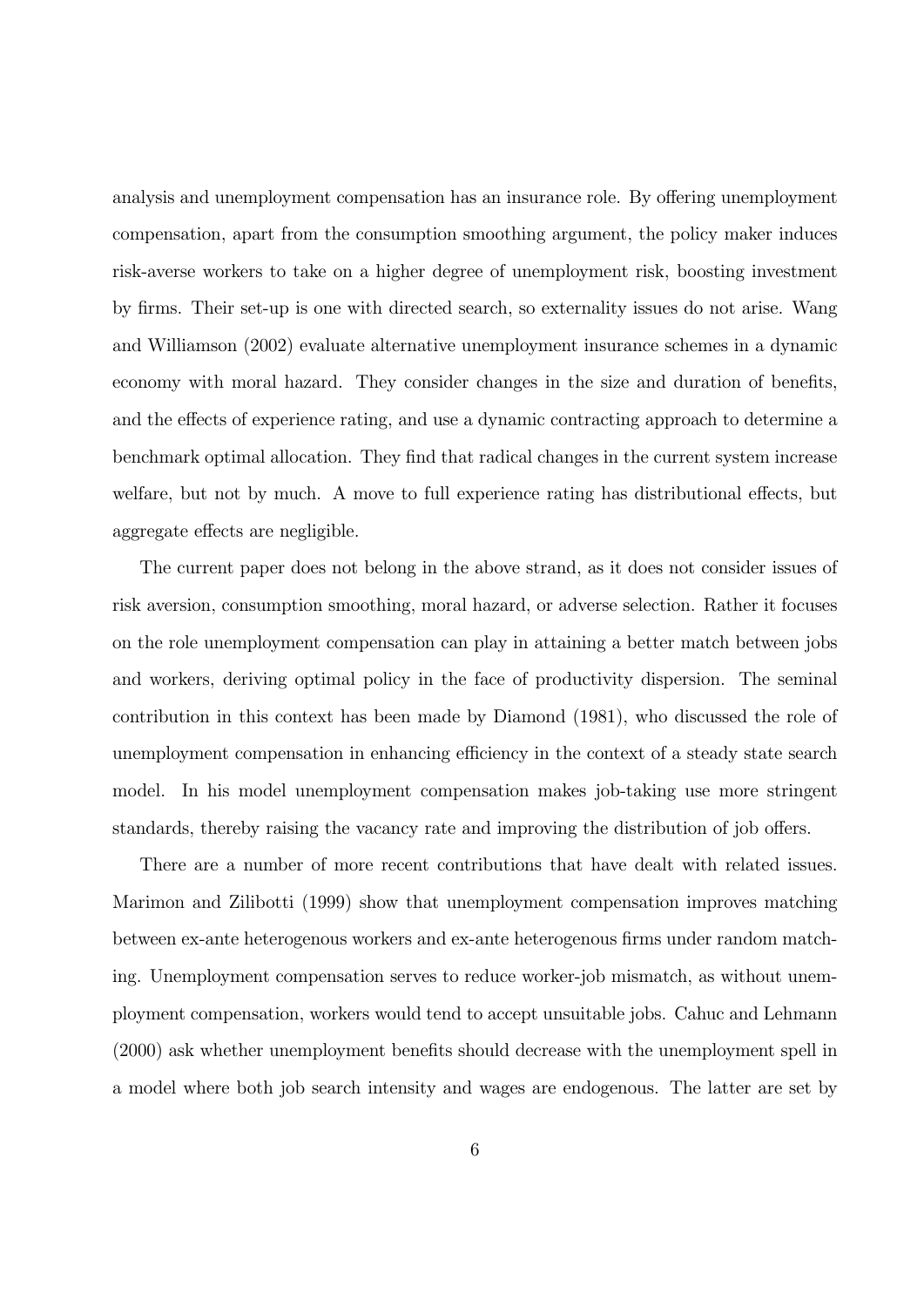collective agreements bargained by insiders. It is shown that a declining time path of unemployment benefits leads to wage increases when the tax rate is given. Such an effect may imply an increase in unemployment and counteracts the response of job search intensity that can be found in standard job search models, with a given wage distribution. Calibration exercises show that it costs twice as much in terms of welfare loss for the long-term unemployed workers to reduce the unemployment rate by 1% when wages are endogenous than in the standard job search model. Fredriksson and Holmlund (2001) use a standard Pissarides (2000) framework to analyze the equilibrium effects of time-varying unemployment compensation. They find that an optimal scheme — under certain conditions — has compensation decline over time. This is so because of an 'entitlement effect', according to which raising the compensation offered to the insured induces additional search effort among the uninsured, bringing them more quickly to employment, which results in future unemployment compensation eligibility. Burkhard (2003) studies the effects of a two-tier unemployment compensation system in a general equilibrium job search model with endogenous distributions of income, wealth, and employment. The model is calibrated to match the German economy. Two key results are that employment is a decreasing function of both unemployment insurance and unemployment assistance, and optimal unemployment compensation follows a declining time path.

The last group of papers typically does not contain the two key ingredients of the current paper together: firm productivity dispersion, which affects both wage offers and matching, coupled with a normative analysis of optimal policy. The current paper is thus able to revisit the case for a declining time profile of unemployment benefits and to provide a novel justification. To summarize our approach: We follow Mortensen (1977), Diamond (1981), Albrecht and Axell (1984) and Marimon and Zilibotti (1999) in viewing unemployment benefits as a search subsidy, and we study the role policy may play in attaining a better match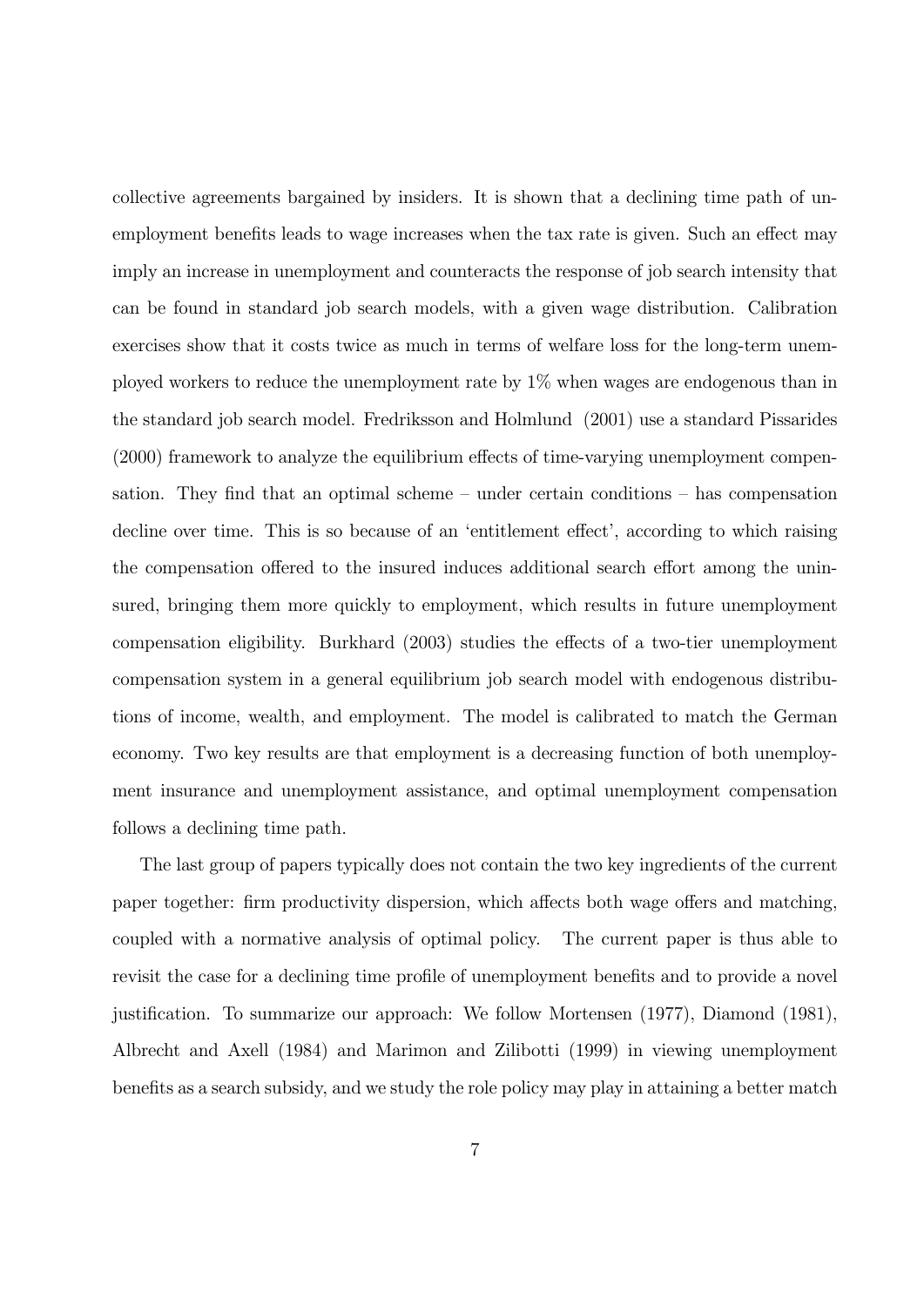between jobs and workers. The crucial insight is that in a search environment where the assignment of unemployed workers to heterogenous firms is uncoordinated, there is a tradeoff between employment and average worker productivity. As this tradeoff is not adequately reflected in the equilibrium wage profile, unemployment benefits may help to internalize these matching externalities.

Before we conclude this section, two remarks is in order. (1) To the best of our knowledge, this is the first paper that provides a normative framework linking the socially desired time path of unemployment benefits with the moments of the firm productivity distribution. (2) Whereas the mechanism at work seems prima-facie similar  $-$  a declining time profile of unemployment benefits induces short-term unemployed workers to reject wage offers accepted by their long-term counterparts — it is important to clarify the key difference between the justification provided by the earlier literature for the declining time pattern and the novel rationale offered in our paper. In earlier contributions (Shavell and Weiss (1979), Cremer et al. (1996) and Hopenhayn and Nicolini (1997), inter-alia) the key role played by unemployment insurance benefits was to provide consumption smoothing to risk-averse workers. Setting a declining time profile served to mitigate the moral hazard entailed by consumption smoothing. In our setting, workers are risk neutral, hence, there is no need for consumption smoothing. The rationale for a declining time profile comes from the sorting gains associated with matching homogenous workers with heterogenous jobs. In this sense, our normative justification is complementary to the one offered by the earlier literature.

# 3 Empirical Observations on Unemployment Benefits

The current paper focuses on the normative aspect of the design of unemployment insurance benefits. In this section we briefly present some empirical observations on actual unemployment insurance systems and their impact on labor market outcomes.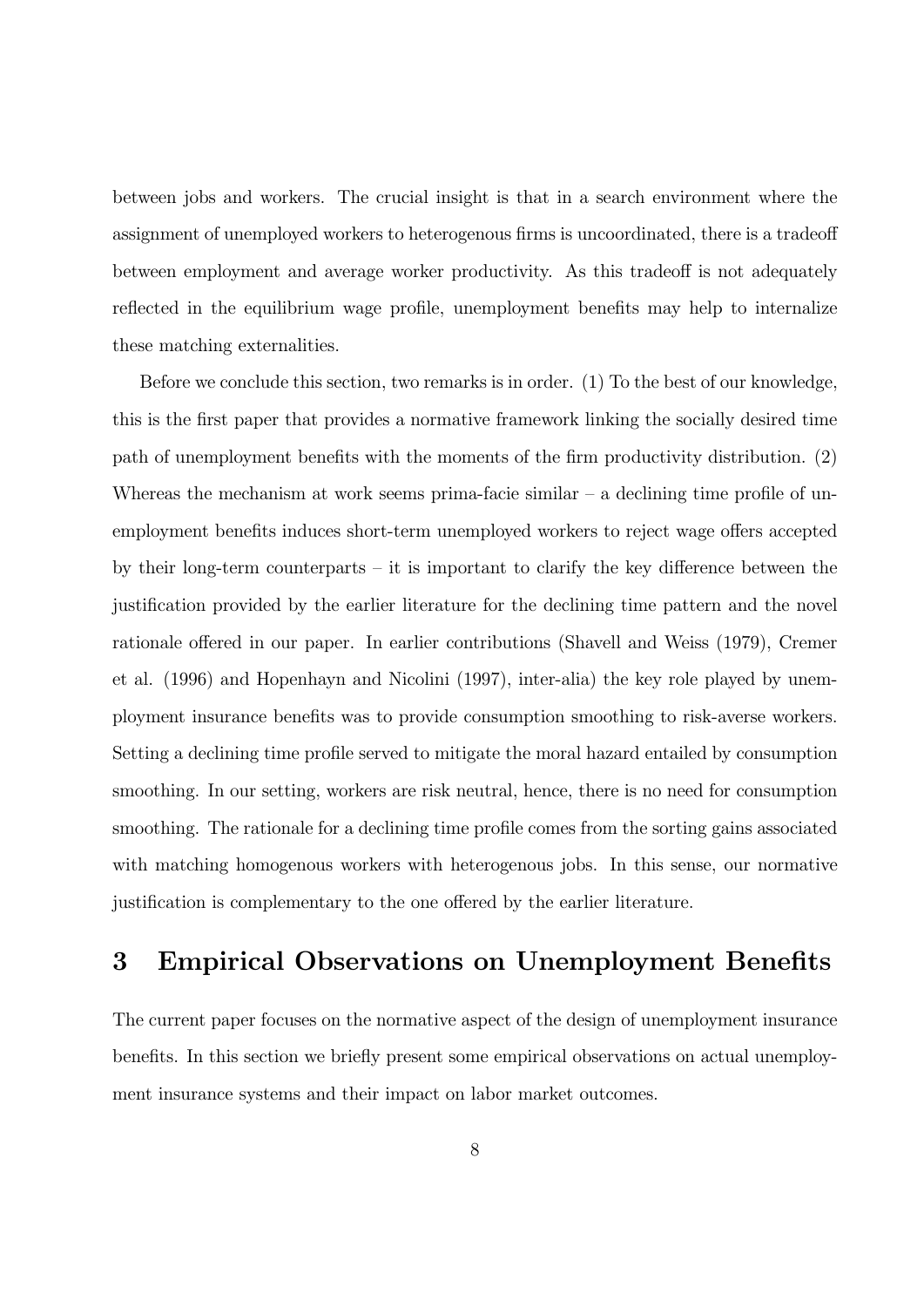Unemployment benefits in practice reflect a large number of important policy choices including, amongst others, the time path of benefits, the earnings base, and the eligibility criteria such as means-testing, age and qualifying period. The policy decision on which we focus in this paper is the time path of benefits. A prevalent feature of unemployment benefit policy in most OECD countries is a declining benefit schedule, which can take two forms. The first is to have explicitly declining benefits as, for example, in Italy, the Netherlands, Poland, Spain, Sweden and Switzerland. The second is to have an implicit two-tier system, whereby unemployment benefits are offered for a limited period and are then subsequently replaced by social/income assistance at a lower level. Within both structures, durations vary a lot across countries, from a low of fourteen weeks to a maximum of six years (or even with no limit, as in Australia), but are typically around a quarter to a year.<sup>3</sup>

Regarding the impact on labor market outcomes, the literature finds that more generous benefits have a positive effect on re-employment wages (see Ehrenberg and Oaxaca (1976) for an early documentation) and that when benefits are higher, unemployed workers are more selective and worker productivity is higher (see Marimon and Zilibotti (1999)). Only few empirical studies examine the relationship between the size and the duration of unemployment benefits and the level of employment, with generally ambiguous results (see Hagedron, Manvoskii and Mitman (2015)).

### 4 The Set-Up

We consider a simple labor market with search and matching frictions. There is a continuum of homogeneous risk-neutral workers with a measure  $L > 0$  and a continuum of firms with a measure  $M > L$ . There is no entry or exit of firms. Firms differ in the technology they

<sup>&</sup>lt;sup>3</sup> See Tatsiramos and van Ours (2014, Table 2), and for updated statistics, the following website http://www.oecd.org/els/benefitsandwagesstatistics.htm.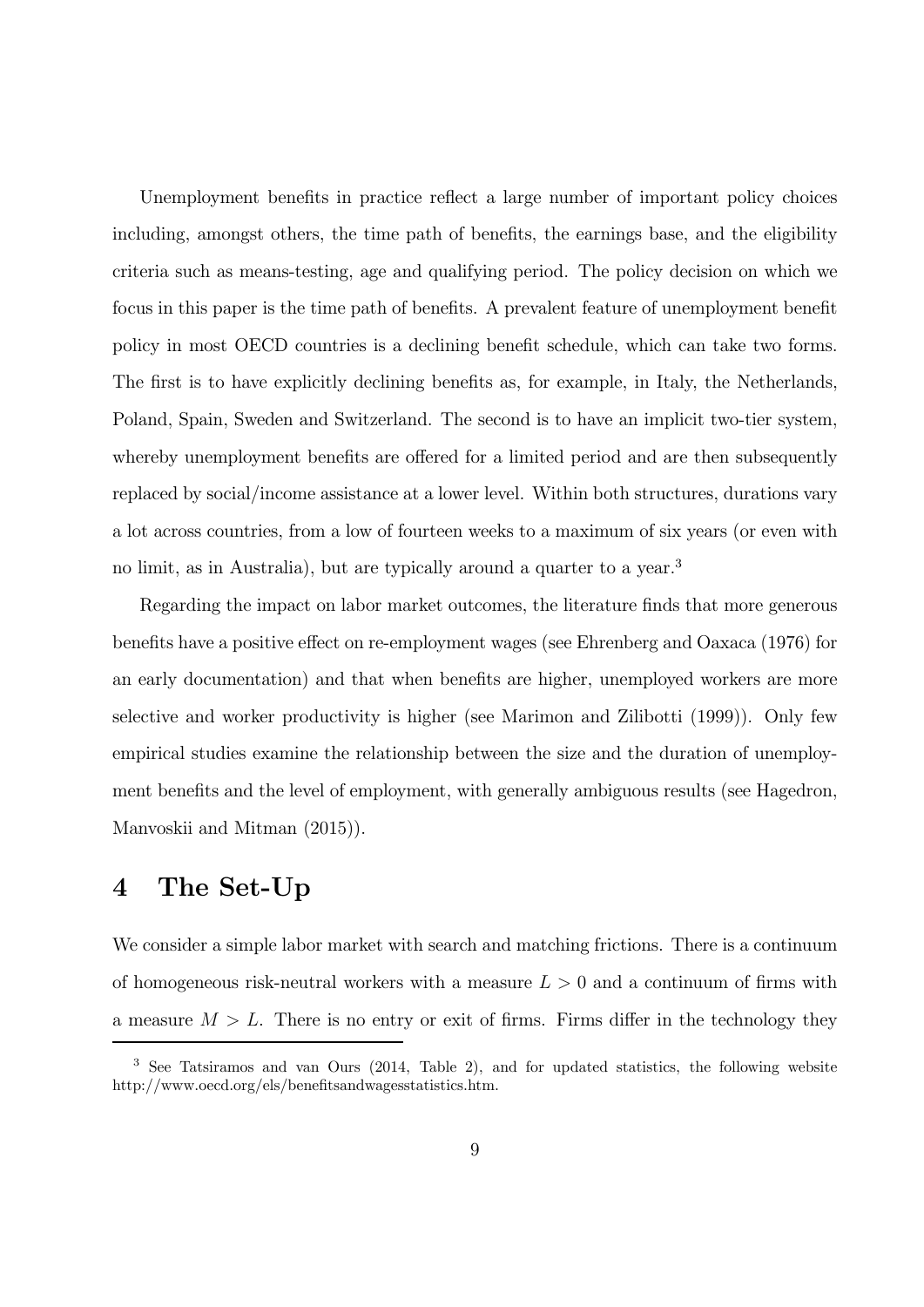possess. A proportion  $p \in (0,1)$  of firms have high productivity and worker's output per period is  $\overline{x}$ , while a proportion 1 – p have low productivity and worker's output per period is  $x \in (0, \overline{x})$ . High-productivity firms are relatively scarce. In particular, we assume that  $p \lt L/M$ , which implies that even in a frictionless labor market all the workers cannot simultaneously work in high-productivity firms.<sup>4</sup> The mean of the firms' productivities is  $\mu \equiv p\overline{x} + (1-p)\underline{x}$ , and the difference in their productivities is  $\theta \equiv \overline{x} - \underline{x}$ . Firms maximize their discounted expected profits. Each firm can employ one worker and posts one vacancy at a specified wage and each unemployed worker can apply to one vacancy per period. Due to search frictions, the probability of a match is less than one.<sup>5</sup>

There is no on-the-job search. The assignment of unemployed workers to vacancies occurs at the end of a period. It is random and governed by a constant-returns-to-scale matching function  $m(U, V)$ , where m denotes the measure of matches, U the measure of unemployed workers, V the measure of vacancies, and  $m(U, V) \le \min(U, V)$ .<sup>6</sup> Workers maximize their discounted expected income. A worker who is matched to a vacancy decides whether to accept the firm's offer of a wage which s/he will receive for the duration of employment in the firm. An unmatched worker or a matched worker who rejects a firm's offer remains

<sup>4</sup> Suppose that firms can enter by incurring a fixed entry cost, that an entering firm's productivity is determined by a random draw (productivity is high with a probability  $p$  and low with a probability  $1 - p$ ), and that entry is determined by a zero discounted expected profit condition. We then conjecture that if the entry cost is sufficiently high, in equilibrium, the total measure of high-productivity firms will be lower than the total measure of the work-force, so that our qualitative results will remain valid.

<sup>&</sup>lt;sup>5</sup> Instead of assuming that there is a measure  $pM$  of high-productivity firms, each being able to employ at most one worker, we could assume, alternatively, that there is less than  $pM$  high-productivity firms, each being able to employ more than one worker. Ultimately, what matters for our analysis is that the meaure of high-productivity jobs is given by  $pM$  and that firms post vacancies at a specified wage.

Notice that we are invoking a tractable wage determination mechanism which assigns the entire bargaining power to the firm. We conjecture that our qualitative results will remain valid under alternative wage determination mechanisms (such as Nash bargaining).

<sup>6</sup> For empirical evidence on random matching see Petrongolo and Pissarides (2001). The random matching assumption seems an appropriate way of capturing labor market frictions. These underlie the potential gain from government intervention discussed below.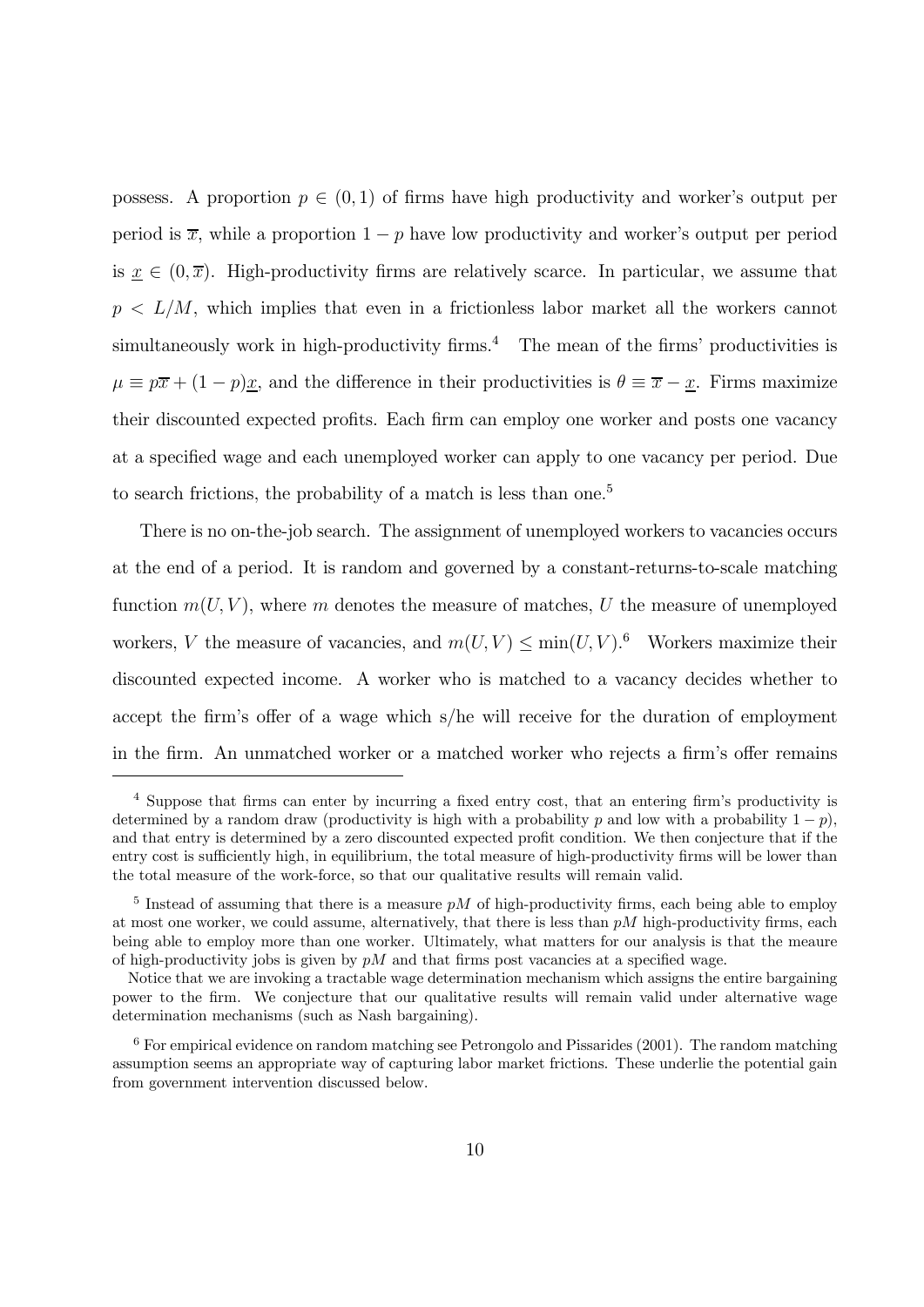unemployed in the next period. The imputed value of leisure is normalized to zero, with no loss of generality. A successful match terminates with an exogenous probability  $s \in (0,1)$ . To close the model, we assume that the firms are owned equally by all the workers who therefore receive an equal share of the profits.

# 5 The Benchmark Regime: No Unemployment Benefits

We start by characterizing the equilibrium in a benchmark regime without government provision of unemployment benefits.

Following Diamond (1971), as employed workers do not search, a firm's posted wage offer must coincide with the workers' reservation wage. In other words, unemployed workers must be indifferent between accepting and rejecting the wage offer. Unemployed workers will be randomly assigned to vacancies across the two kinds of firms, and any job offer will be accepted. Consequently, the assignment of workers across jobs will be random.

Let  $V^N$  and  $U^N$  denote, respectively, the measures of vacancies and unemployed workers, and  $\beta \in (0,1)$  the workers' discount factor. The continuation value for an unemployed worker is

$$
H = \beta[nJ + (1 - n)H],\tag{1}
$$

and the continuation value for an employed worker is

$$
J = w + \beta [(1 - s)J + sH], \tag{2}
$$

where  $w$  is the wage and

$$
n = \frac{m(U^N, V^N)}{U^N} \tag{3}
$$

is the probability of being matched with a firm.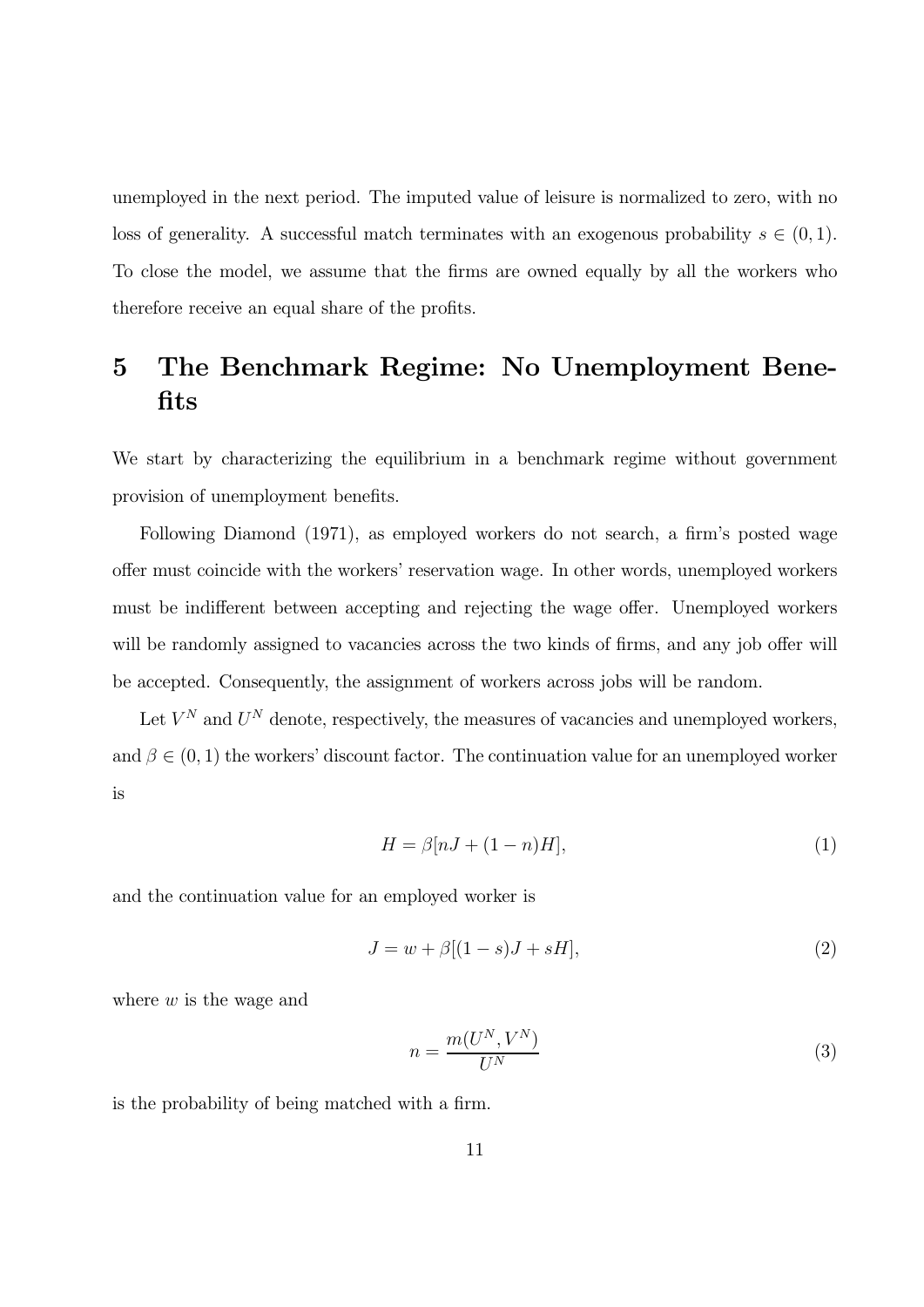The continuation value of a filled vacancy in a firm with productivity  $x$  is

$$
A(x) = x - w + \beta [(1 - s) A(x) + sB(x)],
$$
\n(4)

and the continuation value of an unfilled vacancy in such firm is

$$
B(x) = \beta [gA(x) + (1 - g) B(x)],
$$
\n(5)

where

$$
g = \frac{m(U^N, V^N)}{V^N}
$$

is the probability of filling a vacancy, and the firms' discount factor,  $\beta$ , is identical to that of the workers.

In an equilibrium, as the value of leisure is normalized to zero, it follows that  $w = 0$  and that all firms will be active. The flow of successful matches between unemployed workers and firms equals the flow into unemployment of workers due to job separations, i.e.,

$$
m(U^N, V^N) = s\left(M - V^N\right). \tag{6}
$$

In addition, the measure of filled vacancies is equal to the measure of employed workers, i.e.,

$$
M - V^N = L - U^N. \tag{7}
$$

### 6 Government Benefits Policy

We now allow the government to provide unemployment benefits. We assume that government expenditures on unemployment benefits are financed by a lump-sum tax levied on all workers (employed and unemployed) and hence not affecting the choices of workers and firms. This allows us to focus on the inefficiency associated with the matching externalities and the role of the unemployment benefit system in internalizing these.<sup>7</sup>

<sup>7</sup> To ensure that the fiscal system is sustainable, we assume that capital markets are perfect implying that there are no binding liquidity constraints. Without loss of generality we also assume that the government has no revenue needs.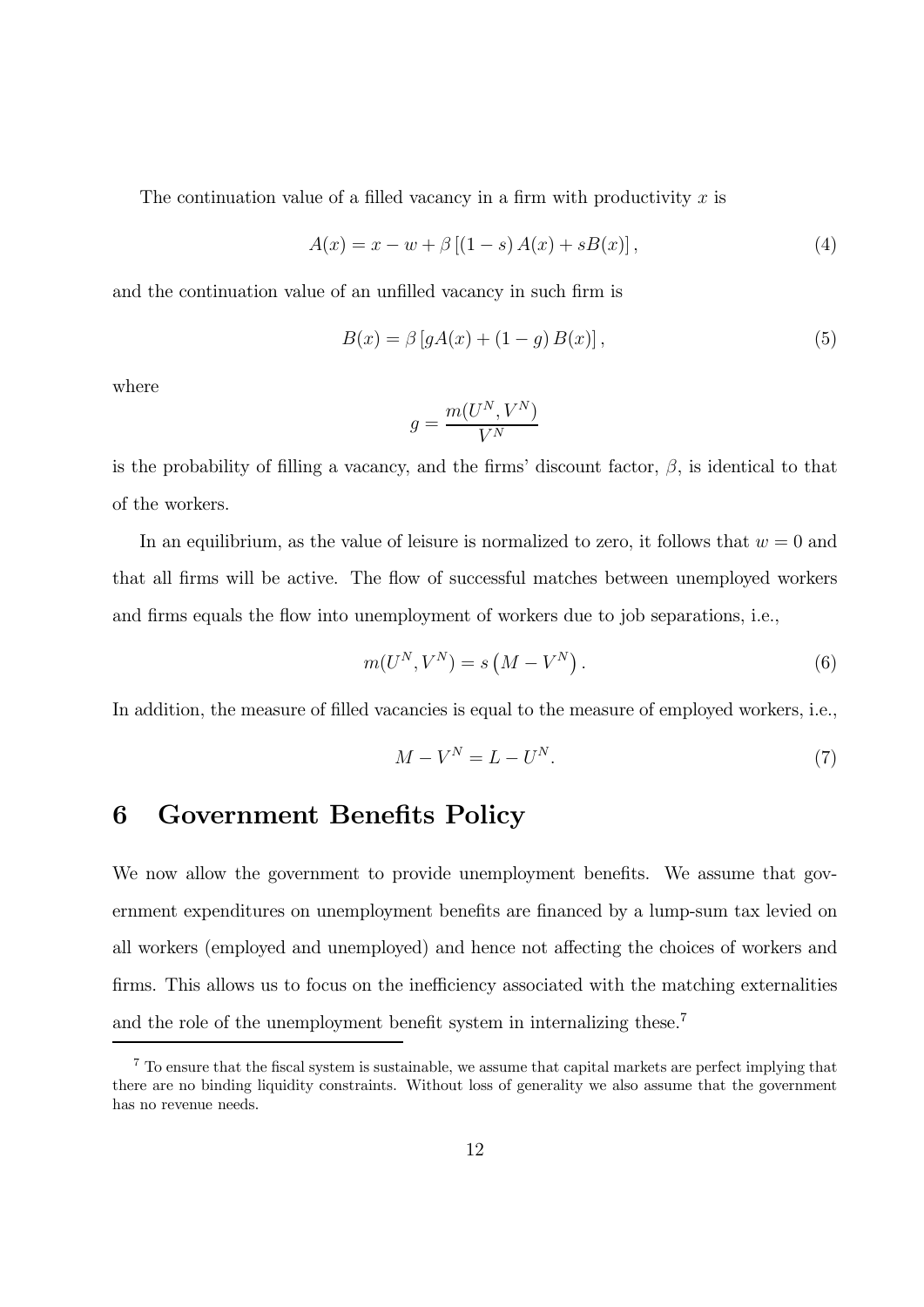### 6.1 Flat Unemployment Benefit Regimes

Suppose unemployment benefits, denoted by  $a$ , are constant over time. Then, there are two possibilities to consider. If  $a < \underline{x}$ , all firms will be active, and the assignment of workers and aggregate output in equilibrium will be as in the benchmark case without government intervention. Formally, the equilibrium measures of unemployment and vacancies will be determined by the same flow conditions (6) and (7) as in the benchmark regime without unemployment benefits, and the government's (balanced) budget constraint is given by

$$
aU^N=tL,
$$

where  $t$  denotes a lump-sum tax levied on both employed and unemployed workers. Furthermore, the equilibrium wage will coincide with the workers' reservation wage, which is now  $a$ .

In contrast, if  $x < a < \overline{x}$ , only high-productivity firms will be active, unemployed workers will be randomly assigned to vacancies posted by these firms, and all wage offers will be accepted. Hence, the equilibrium measures of unemployment,  $U<sup>F</sup>$ , and of vacancies,  $V<sup>F</sup>$ , will be determined by the flow condition

$$
m(U^F, V^F) = s\left(pM - V^F\right) \tag{8}
$$

together with the condition that the measure of jobs filled is equal to the measure of employed workers, i.e.,

$$
pM - V^F = L - U^F. \tag{9}
$$

Thus, the equilibrium wage will again be equal to the workers' reservation wage which is  $a$ .

The government's (balanced) budget constraint is given by

$$
aU^F=tL,
$$

where  $t$  denotes a lump-sum tax levied on both employed and unemployed workers.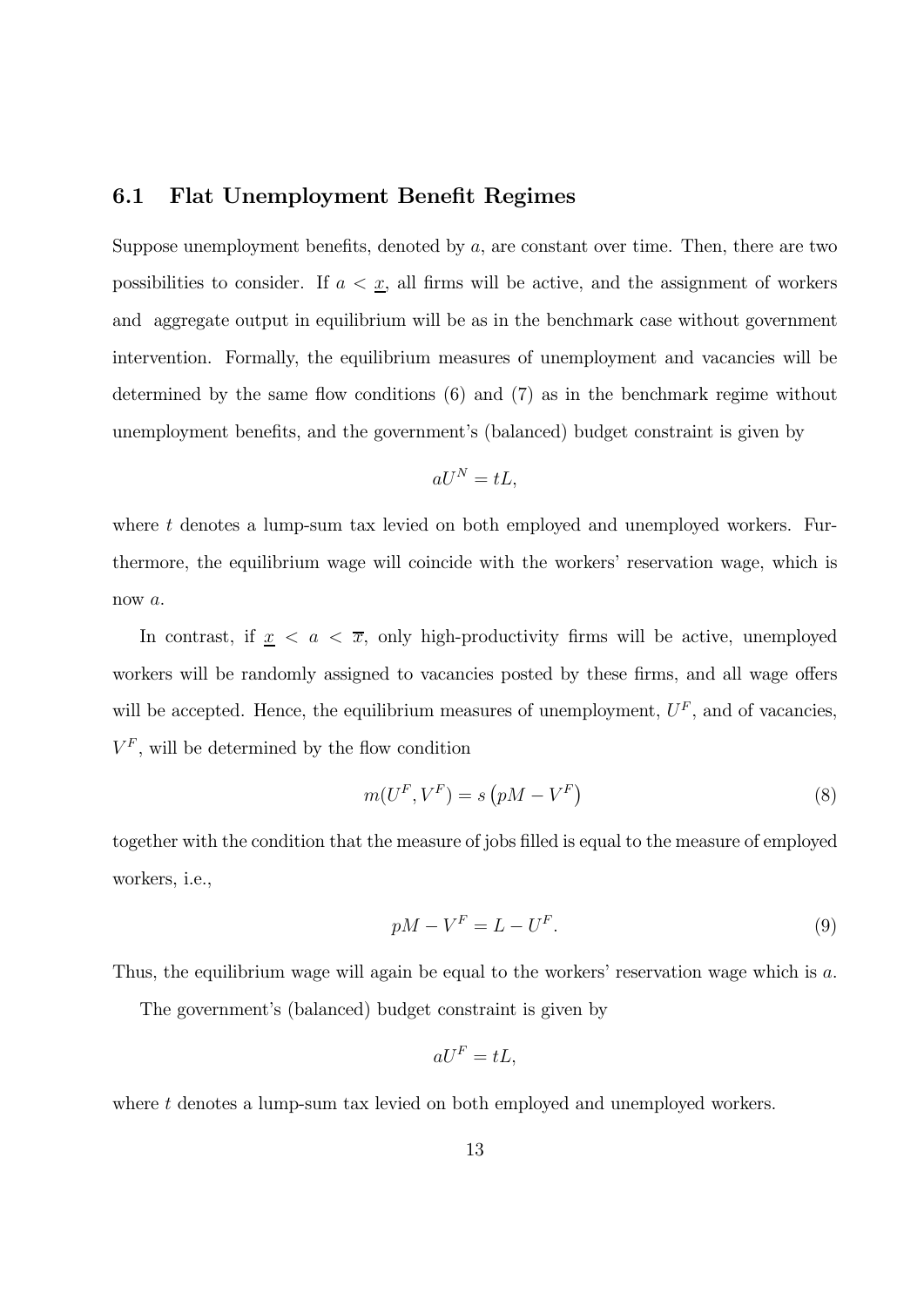### 6.2 A Two-Tier Unemployment Benefit Regime

Now suppose newly unemployed workers receive two periods of high unemployment benefits followed by an indefinite period of lower benefits. In such a regime, short-term unemployed workers (one or two periods of unemployment) get unemployment benefit  $z$ , whereas longterm unemployed workers get benefit  $a$ , where  $a < z$ . We will derive an equilibrium in which the low-productivity firms offer a low wage,  $\underline{w}$ , and the high-productivity firms offer a high wage,  $\overline{w}$ , where  $\underline{w} < \overline{w}$ . We first characterize the properties of such equilibrium and then show that the equilibrium exists for a proper choice of  $a$  and  $z$ .

We first consider unemployed workers. These can be divided into those who are  $(i)$  in their first period of an unemployment spell;  $(ii)$  in their second period of an unemployment spell; and *(iii)* unemployed for more than two periods during their current unemployment spell.

Let  $\underline{V}$  and  $\overline{V}$  denote the measures of vacancies posted by firms offering the low and high wage rates, respectively,  $V^P \equiv \underline{V} + \overline{V}$  the measure of all vacancies, and  $U^P$  the measure of unemployed workers. The probabilities of being matched with firms offering low and high wage rates are then

$$
\underline{n} = \frac{m(U^P, V^P)}{U^P} \frac{V}{V^P},
$$

$$
\overline{n} = \frac{m(U^P, V^P)}{U^P} \frac{\overline{V}}{V^P}.
$$

The continuation values associated with workers in the first period of their current unemployment spell is

$$
H_1 = z + \beta[\overline{n}\max(J_{\overline{w}}, H_2) + \underline{n}\max(J_{\underline{w}}, H_2) + (1 - \overline{n} - \underline{n})H_2],\tag{10}
$$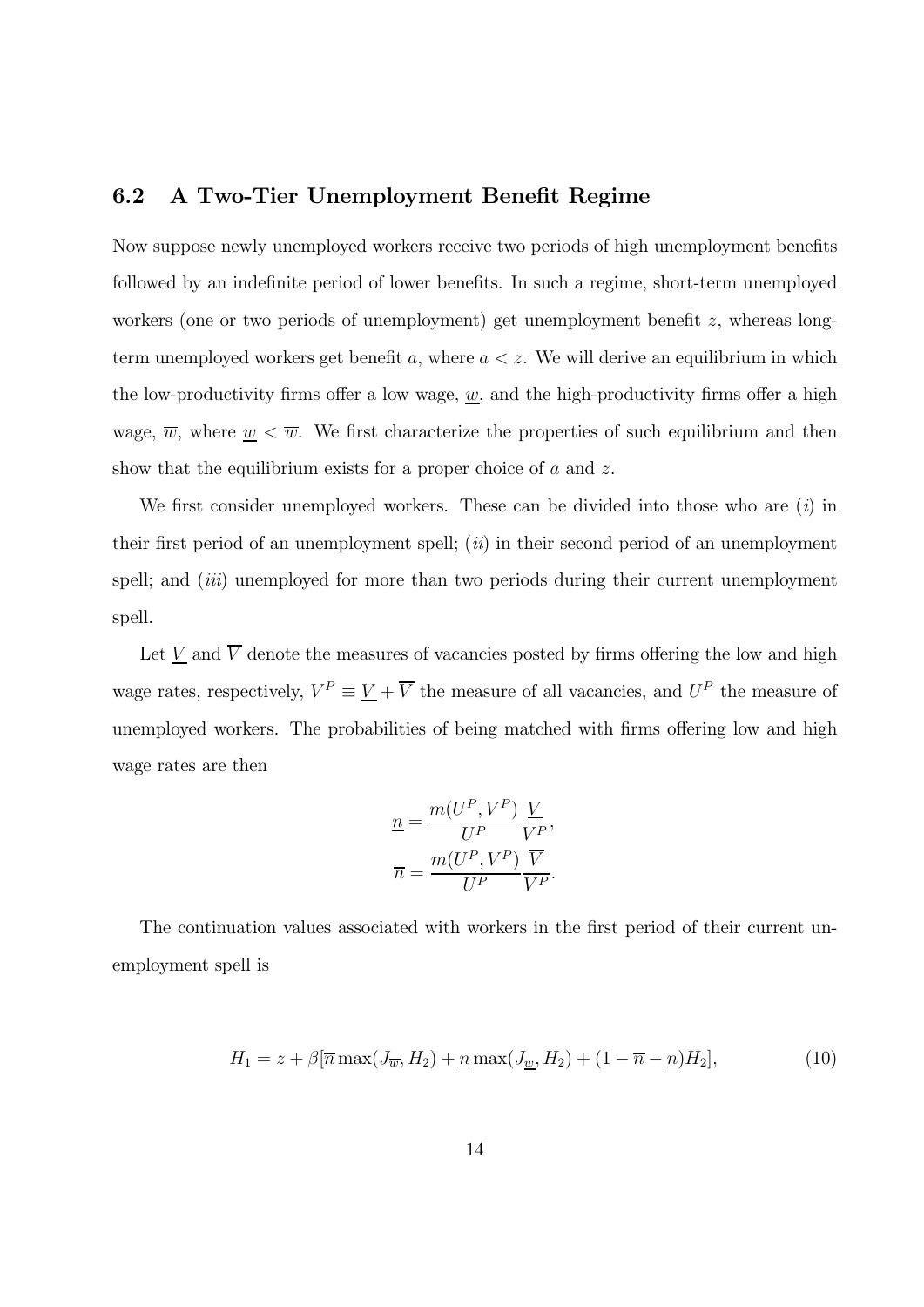that associated with workers in the second period of their current unemployment spell is

$$
H_2 = z + \beta[\overline{n} \max(J_{\overline{w}}, H_{\geq 3}) + \underline{n} \max(J_{\underline{w}}, H_{\geq 3}) + (1 - \overline{n} - \underline{n})H_{\geq 3}],
$$
\n(11)

and that associated with workers unemployed for at least three periods in their current unemployment spell is

$$
H_{\geq 3} = a + \beta[\overline{n} \max(J_{\overline{w}}, H_{\geq 3}) + \underline{n} \max(J_{\underline{w}}, H_{\geq 3}) + (1 - \overline{n} - \underline{n})H_{\geq 3}],
$$
(12)

where

$$
J_{\underline{w}} = \underline{w} + \beta [(1 - s)J_{\underline{w}} + sH_1]
$$
\n(13)

$$
J_{\overline{w}} = \overline{w} + \beta [(1 - s)J_{\overline{w}} + sH_1]
$$
\n(14)

denote the continuation values associated with holding low and high wage jobs.<sup>8</sup>

We next consider firms. The continuation value of a filled vacancy in a firm with productivity x offering the wage  $w \in {\underline{w}, \overline{w}}$  is given by

$$
A(x, w) = x - w + \beta [(1 - s) A(x, w) + sB(x, w)],
$$
\n(15)

and the continuation value of an unfilled vacancy in such firm is

$$
B(x, w) = \beta \{ g(w)A(x, w) + [1 - g(w)] B(x, w) \},
$$
\n(16)

where the probability of filling a high-wage (low-wage) vacancy, respectively, is given by

$$
g(\overline{w}) = \overline{g} = \frac{m(U^P, V^P)}{V^P},
$$
  

$$
g(\underline{w}) = \underline{g} = \frac{m(U^P, V^P)}{V^P} \left(\frac{U^P - U_1}{U^P}\right)
$$

 $8$  Note that the subscript of  $H$  refers to the length of the current unemployment spell and not to absolute time.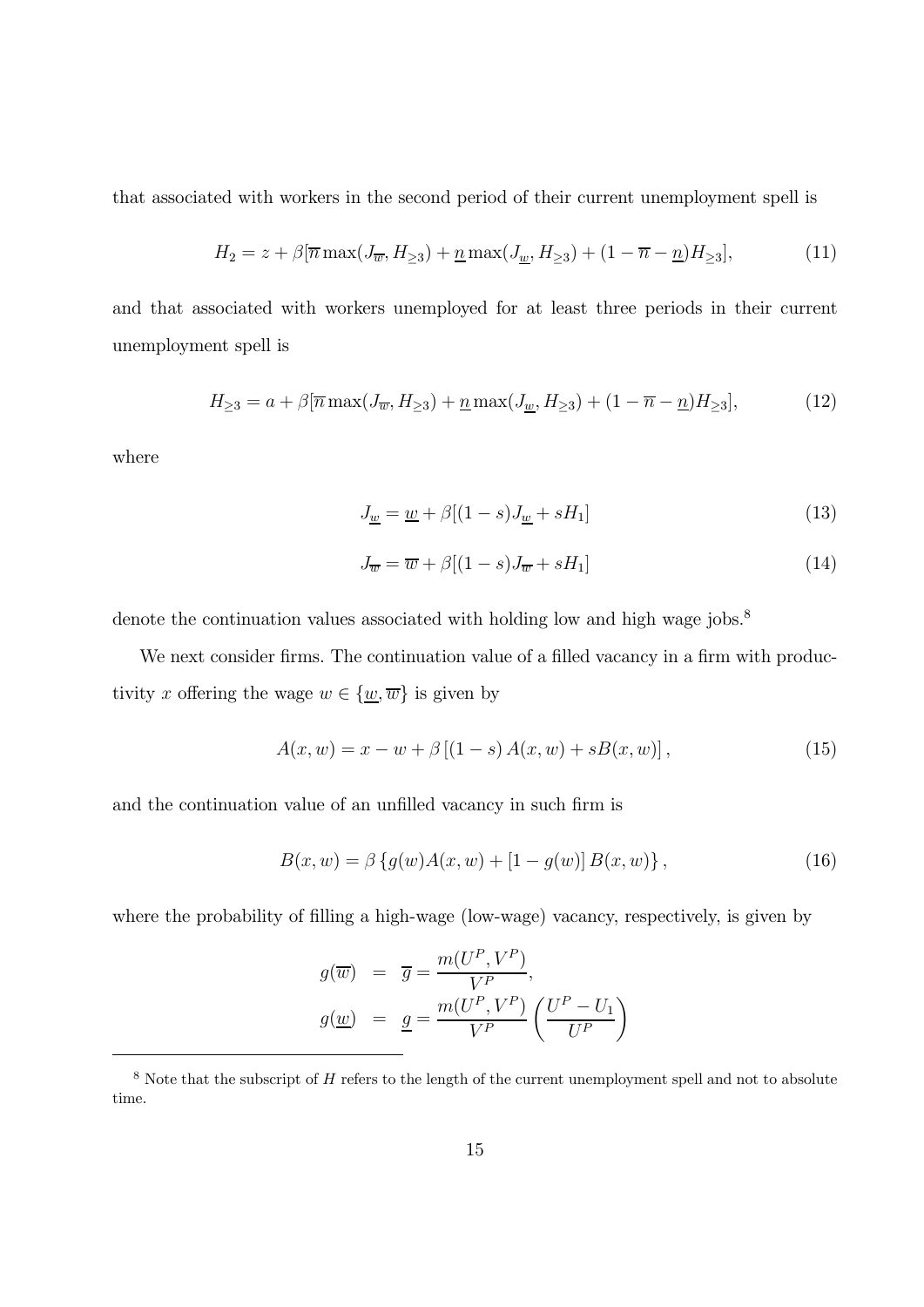with  $U_1 \equiv s(L - U^P)$  denoting the measure of unemployed workers in their first period of unemployment. The term  $(U^P - U_1) / U^P$  is less than unity and captures the fact that only a proportion of the matches with low-wage vacancies are successful as first-period unemployed workers turn down low-wage offers. Consequently, offering the higher wage increases the likelihood of filling a vacancy.

As employed workers do not search, a firm's posted wage offer must coincide with one of the reservation wage rates. That is, workers unemployed for more than one period must be indifferent between accepting and rejecting the low wage offer, i.e.,  $J_{\underline{w}} = H_{\geq 3}$ , whereas workers unemployed in the first period must be indifferent between accepting and rejecting the high wage offer, i.e.,  $J_{\overline{w}} = H_2$ .

Using equations  $(10)-(14)$  we obtain that in equilibrium the wage rates are implicitly given by

$$
z - a = \frac{\overline{w} - \underline{w}}{1 - \beta(1 - s)},\tag{17}
$$

$$
\overline{w} = (z - a)[1 - \beta + \beta \overline{n} - \beta^2 s(1 - \overline{n})] + a.
$$
\n(18)

In equilibrium the following flow conditions must also hold

$$
\overline{g}\overline{V} = s\left(pM - \overline{V}\right),\tag{19}
$$

$$
\underline{gV} = s[(1-p)M - \underline{V}].\tag{20}
$$

Condition (19) states that the flow of successful matches between unemployed workers and high-productivity firms (the left-hand side) equals the flow into unemployment of workers due to separations from high-productivity firms (the right-hand side). Similarly, Condition (20) states that the flow of successful matches between unemployed workers and low-productivity firms equals the flow into unemployment of workers due to separations from low-productivity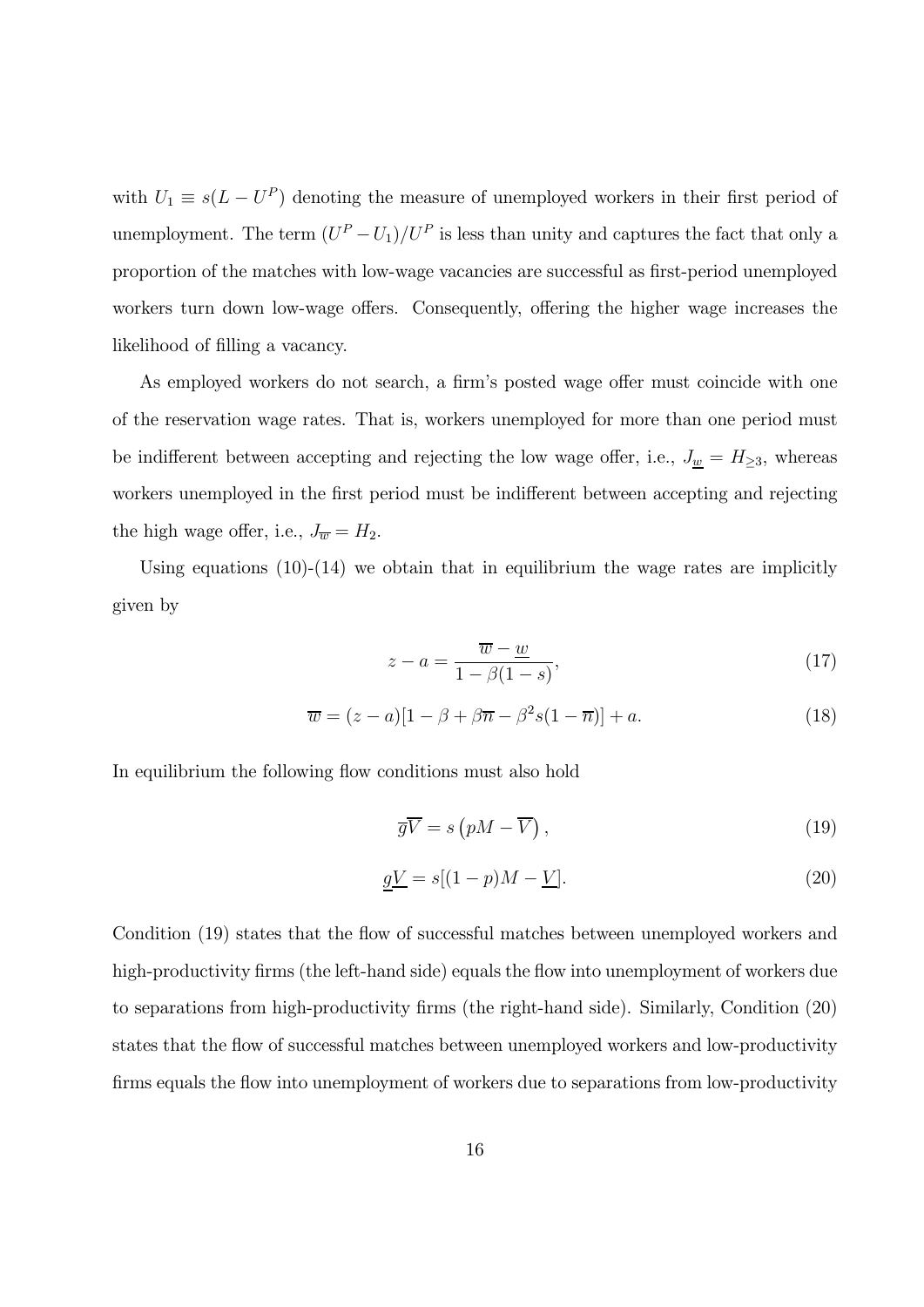firms.<sup>9</sup>

In addition, in equilibrium the measure of filled vacancies is equal to the measure of employed workers,

$$
M - V^P = L - U^P. \tag{21}
$$

As low-productivity firms must find it optimal to post a low wage offer, i.e., the discounted expected profits associated with paying the low wage weakly exceeds that associated with paying the high wage, we have that

$$
B\left(\underline{x}, \underline{w}\right) \ge B(\underline{x}, \overline{w}).\tag{22}
$$

Similarly as high-productivity firms must find it optimal to post a high wage offer,

$$
B(\overline{x}, \overline{w}) \ge B(\overline{x}, \underline{w}). \tag{23}
$$

By properly choosing the policy parameters  $a$  and  $z$ , we can ensure that there exists a two-tier equilibrium. Formally, manipulating conditions (15) and (16) yields

$$
B(x, w) = K(w)(x - w),
$$

where

$$
K(\overline{w}) \equiv \frac{\beta \overline{g}}{(1-\beta)\left[1-\beta(1-s)+\beta \overline{g}\right]},
$$
  

$$
K(\underline{w}) \equiv \frac{\beta \underline{g}}{(1-\beta)\left[1-\beta(1-s)+\beta \overline{g}\right]}.
$$

Now, let  $\underline{w} = \underline{x} - \epsilon$ , and  $\overline{w} = \underline{x} + \epsilon$ , where  $\epsilon > 0$ . Inequality (22) is satisfied as  $\overline{w} > \underline{x}$  so that low-productivity firms will never choose to offer the high wage. Inequality (23) holds if

<sup>&</sup>lt;sup>9</sup> Fully differentiating equations (19) and (20) with respect to *s* we can obtain an expression for  $\partial U^P/\partial s$ . For technical reasons we assume that  $\lim_{s\to 0} (\partial U^P/\partial s) < \infty$ . This property holds for a large class of matching functions.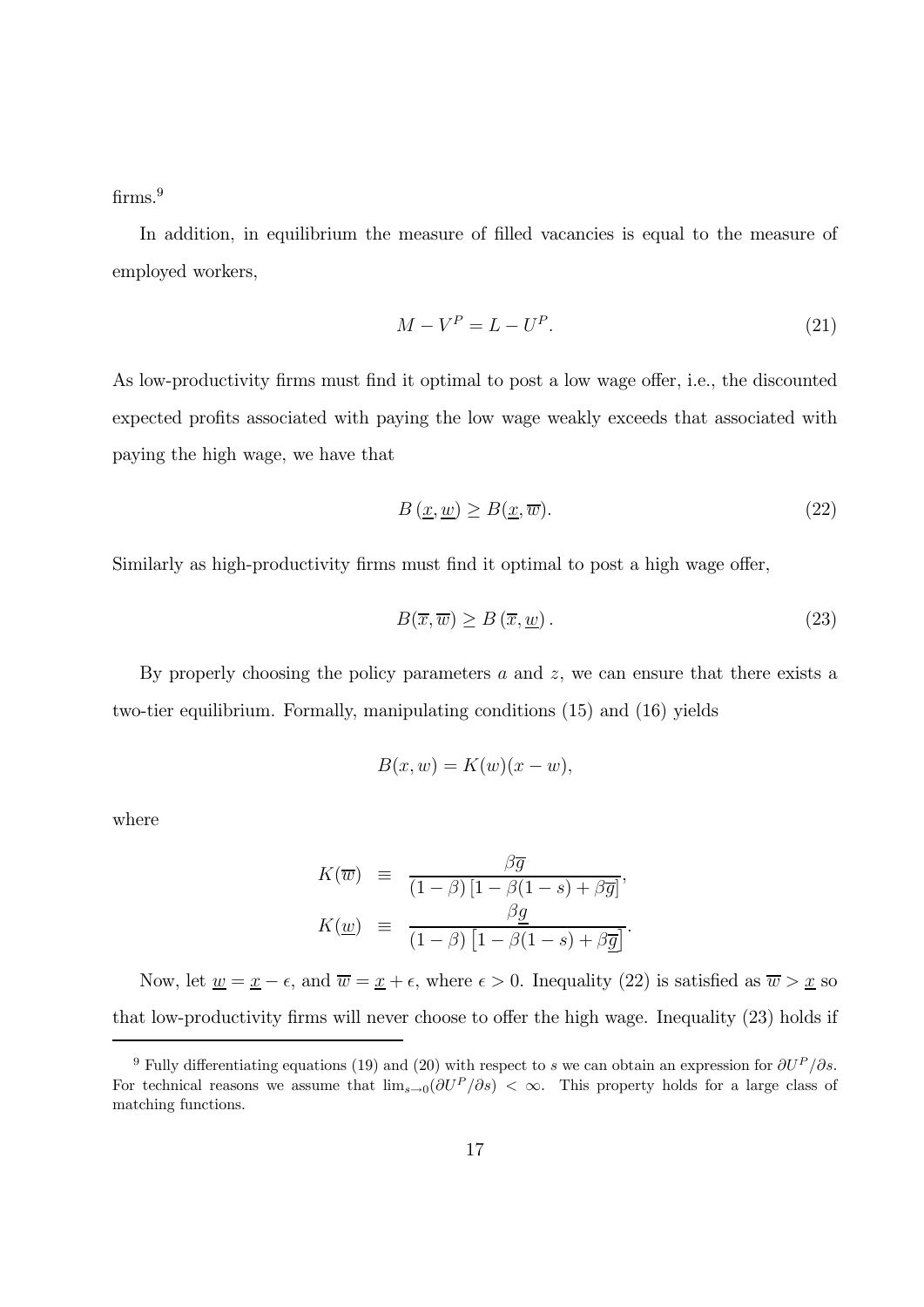and only if

$$
\epsilon \le \frac{[K(\overline{w}) - K(\underline{w})](\overline{x} - \underline{x})}{K(\overline{w}) + K(\underline{w})}.
$$

As  $\overline{g} > \underline{g}$ , it follows that  $K(\overline{w}) - K(\underline{w}) > 0$ . Hence, there exist values of  $\epsilon$  that satisfy both (22) and (23). After substituting for  $\underline{w}$  and  $\overline{w}$ , the policy parameters a and z are implicitly given by equations (17) and (18).

As a consequence, there exists a two-wage equilibrium with two-tier unemployment benefits. In this equilibrium, conditions  $(19)$ ,  $(20)$ , and  $(21)$  determine the measures of unemployment,  $U^P$ , and of vacancies posted by firms offering high and low wage rates,  $\overline{V}$  and <u>V</u>.

The lump-sum tax,  $t$ , is set so at to satisfy the government's budget constraint which is now given by

$$
a [UP - U1(2 - \overline{n})] + zU1(2 - \overline{n}) = tL.
$$

# 7 The Government Objective and Optimal Policy

A worker's utility coincides with his net income, which is the sum of his labor income, the net benefits received from the government, and his share of distributed profits. We assume that the government seeks to maximize the sum of the workers' utilities, which is equivalent to maximizing aggregate output.<sup>10</sup>

Due to matching frictions, the allocation of workers obtained under the benchmark setting does not generally achieve this aim. The equilibrium wage offered by both types of firms will be the same and therefore will not reflect firms' productivities. Firms are unable to signal their productivities via wage posting with the result that sorting externalities emerge. There

<sup>&</sup>lt;sup>10</sup> Maximizing aggregate output is a common assumption in the search literature (e.g., Albrecht and Axell (1984)). Given the linearity of utility in income, an allocation is second-best efficient (given the matching friction) if and only if it maximizes the sum of utilities.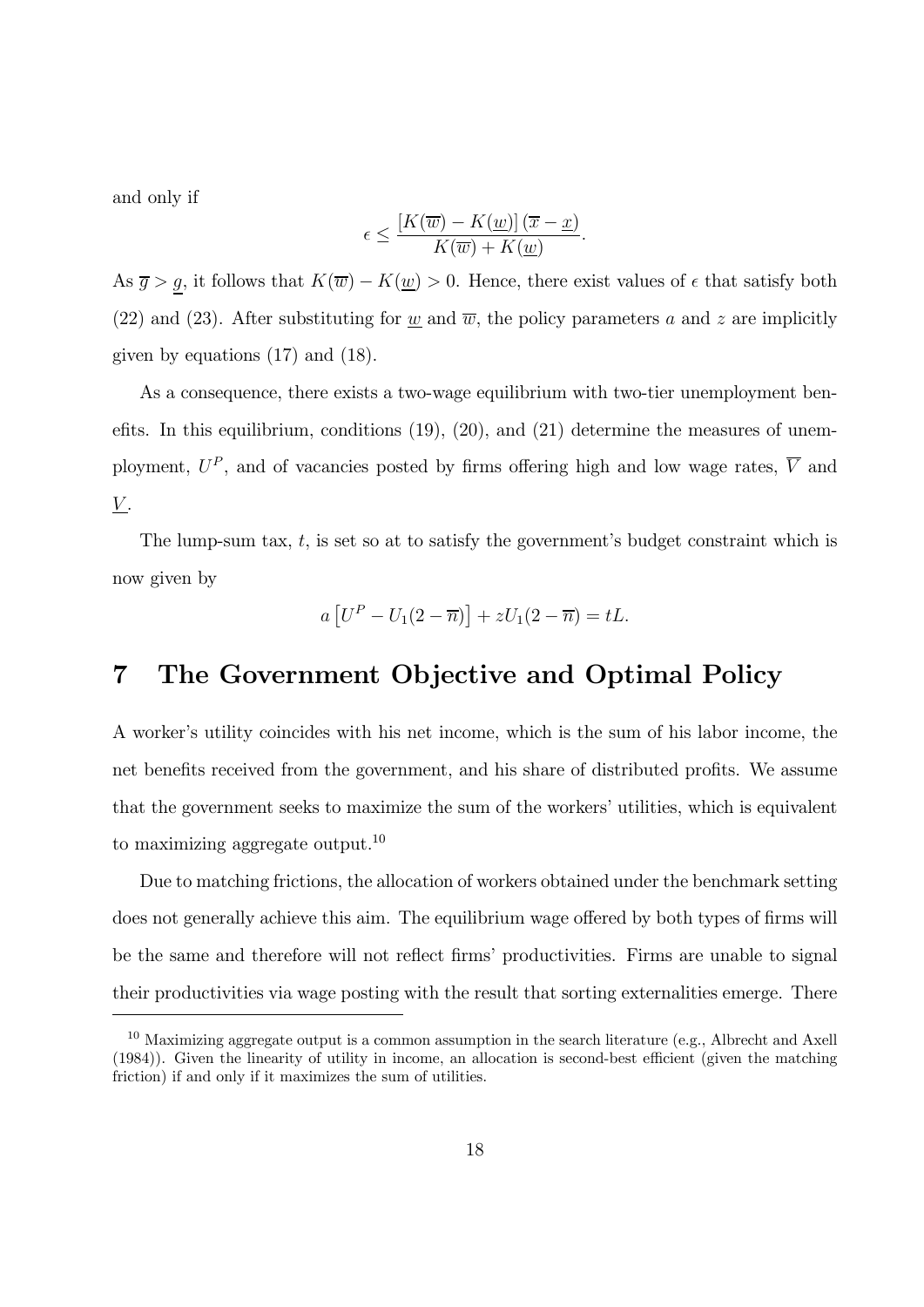is no sorting of workers across low- and high-productivity firms with the random matching of workers, although some sorting may be desirable when productivities are sufficiently dispersed. As we show below, unemployment benefits may serve to internalize these sorting externalities.

In the benchmark case both types of firms are active and all unemployment is involuntary. There is no sorting of workers across the two types of firms, so aggregate output is given by

$$
W^N = (L - U^N)[p\overline{x} + (1 - p)\underline{x}]
$$

$$
= (L - U^N)\mu.
$$
 (24)

In light of the characterization of possible equilibria delineated above, there are two alternative configurations of unemployment benefits that need to be considered. One possibility is a flat regime whereby the benefit level is set high enough so that only the high-productivity firms are active, all unemployment is involuntary and any wage offer is accepted.<sup>11</sup> Workers are fully sorted across low- and high-productivity firms, and as a consequence aggregate output is given by

$$
W^F = (L - U^F)\overline{x}
$$
  
=  $(L - U^F)[\mu + (1 - p)\theta].$  (25)

A second possibility is a two-tier regime of unemployment benefits that supports a twowage equilibrium in which both types of firms are active and voluntary unemployment emerges with low wage offers rejected by the short-term unemployed. Workers are partially sorted over low- and high-productivity firms, and the associated aggregate output is

 $11$  Given that the government objective is to maximize aggregate output, and hence sets aside redistributive concerns, a flat regime whereby the benefit level is set so low such that all firms are active, coincides with the benchmark regime without unemployment benefits.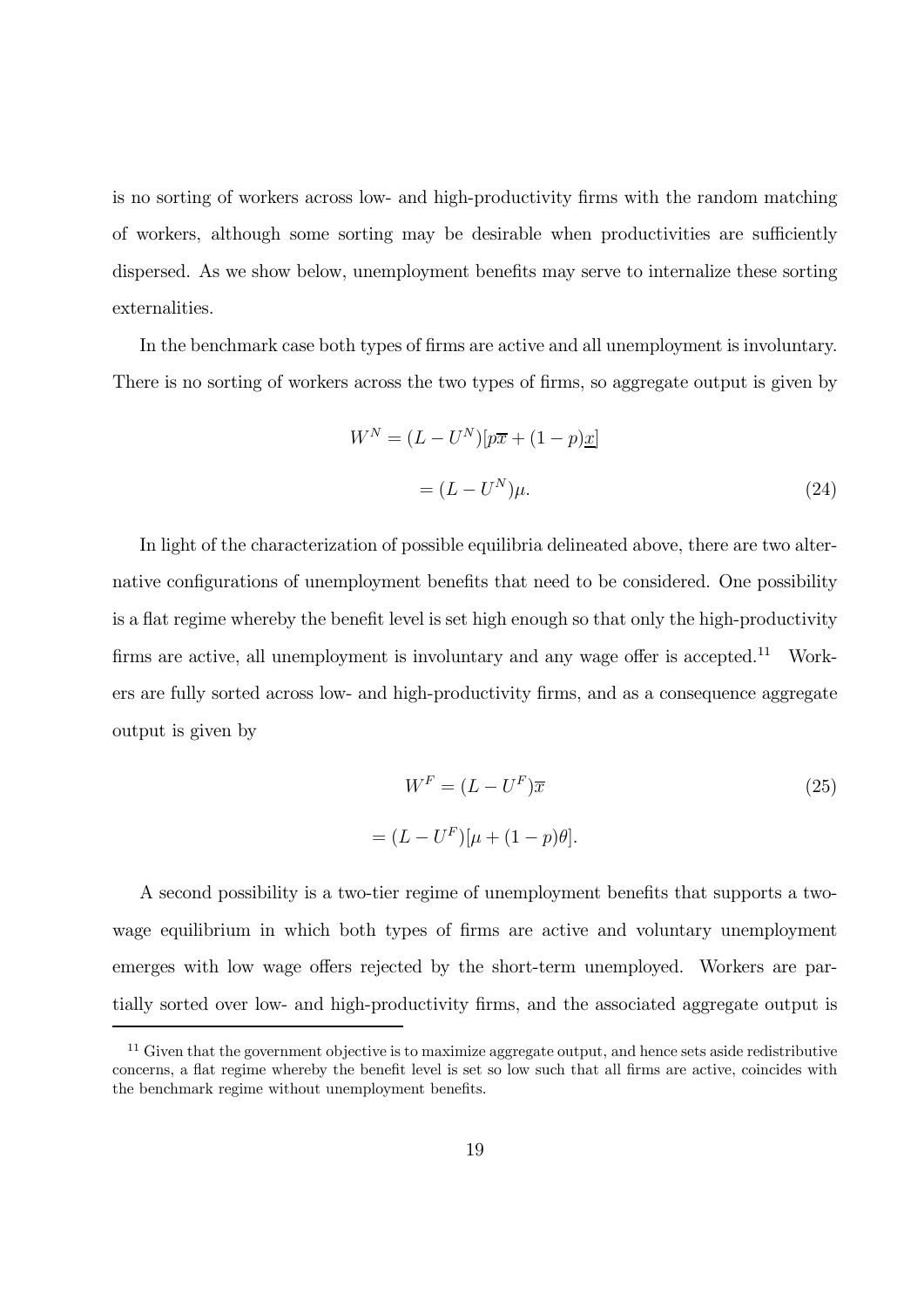given by

$$
W^{P} = (L - U^{P})[q\overline{x} + (1 - q)\underline{x}]
$$
\n
$$
= (L - U^{P})[\mu + (q - p)\theta],
$$
\n(26)

where  $q \equiv (pM - \overline{V}) / (M - V^P)$  is the fraction of employed workers that work in highproductivity firms. Conditions (19) and (20) imply that  $p < q < 1$ , where  $p$  and unity are the fractions of workers assigned to high productivity firms under no sorting and full sorting, respectively. Thus, the equilibrium associated with a two-tier regime (declining benefits) features partial sorting of workers across firms.

In attempting to maximize aggregate output, there is a tradeoff between employment and average worker productivity. There are three possible results, depending on the value  $\theta$ of the difference in the firms' productivities:

Under no sorting of workers, all firms are active and there is no voluntary unemployment; therefore, employment is the highest possible. However, the quality of matches is relatively poor due to the random nature of the matching process, which implies the same matching probability in low- and high-productivity firms. For a given mean  $\mu$  of the firms' productivities, when the difference in the firms' productivities  $\theta$  is small, much is to be gained from increased employment and little to be lost from a reduction in average worker productivity due to there being no sorting of workers. In this case,  $W^N$  exceeds both  $W^F$  and  $W^P$  so that no sorting maximizes aggregate output. Thus, no intervention is called for.

In contrast, under full sorting of workers, low-productivity firms are inactive. Therefore, employment is low while average worker productivity is the highest possible, as all matches involve high-productivity firms. When the difference in the firms' productivities  $\theta$  is large, the sorting consideration prevails. In this case,  $W^F$  exceeds both  $W^N$  and  $W^P$  so that full sorting of workers maximizes aggregate output.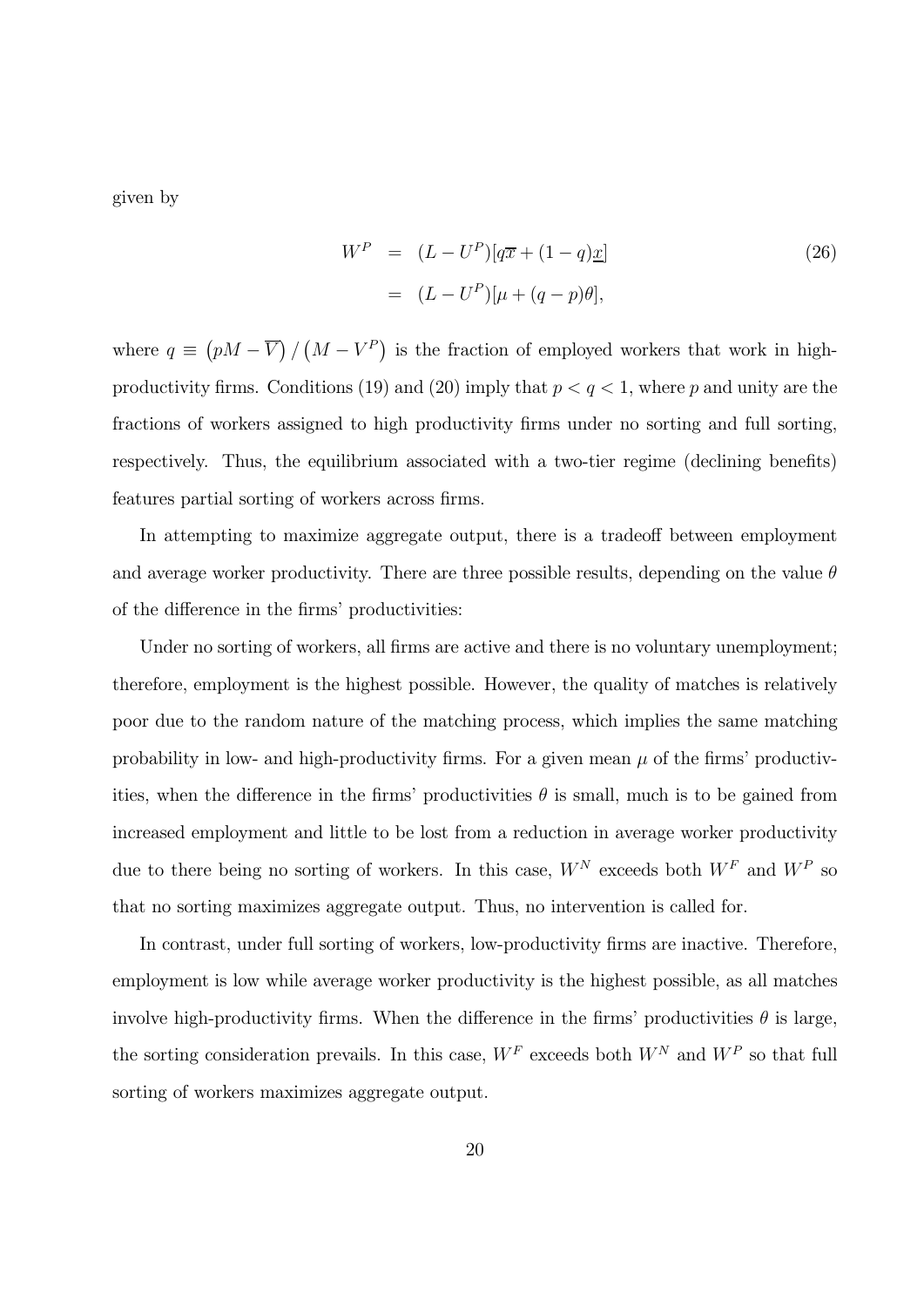When the difference in the firms' productivities  $\theta$  is in an intermediate range, the gain from high employment with no sorting of workers is not large enough to justify not increasing average worker productivity by enhanced sorting, and the gain from full sorting of workers is not large enough to justify crowding out the low-productivity firms with its associated reduction in employment. Partial sorting of workers then constitutes a fitting compromise between no and full sorting. It implies that  $W^P$  exceeds  $W^N$  and  $W^F$  so that partial sorting maximizes aggregate output. Low-productivity firms remain active, but have a lower probability of filling a vacancy than their high-productivity counterparts. This would result in less employment than under no sorting but more than under full sorting of workers.

The following proposition characterizes the social optimum as a function of the productivity difference,  $\theta$ . We focus on the empirically-relevant case of low separation rates.<sup>12</sup>

**Proposition** For given p and  $\mu$  and a low s, there exist cutoff levels  $\underline{\theta}$  and  $\overline{\theta}$  of  $\theta$ ,  $0 < \underline{\theta} < \overline{\theta} < \mu/p$ , such that:

- (i) The no-sorting configuration is uniquely optimal for  $\theta \in (0, \theta)$ ;
- (ii) The partial-sorting configuration is uniquely optimal for  $\theta \in (\underline{\theta}, \overline{\theta})$ ;
- (*iii*) The full-sorting configuration is uniquely optimal for  $\theta \in (\overline{\theta}, \mu/p)$ .

Furthermore,

(iv) Both the no- and the partial-sorting configurations are optimal for  $\theta = \theta$ ;

(v) Both the partial- and the full-sorting configurations are optimal for  $\theta = \overline{\theta}$ .

Proof See Appendix.

The optimal sorting of workers depends on the dispersion of productivities as measured by

<sup>12</sup> U.S. data on monthly separation rates indicate an average of about 1.5%, which is consistent with the example worked out in the next section (see, for example, Yashiv (2007, Table 1b) and Elsby et al. (2013, Figure 2)).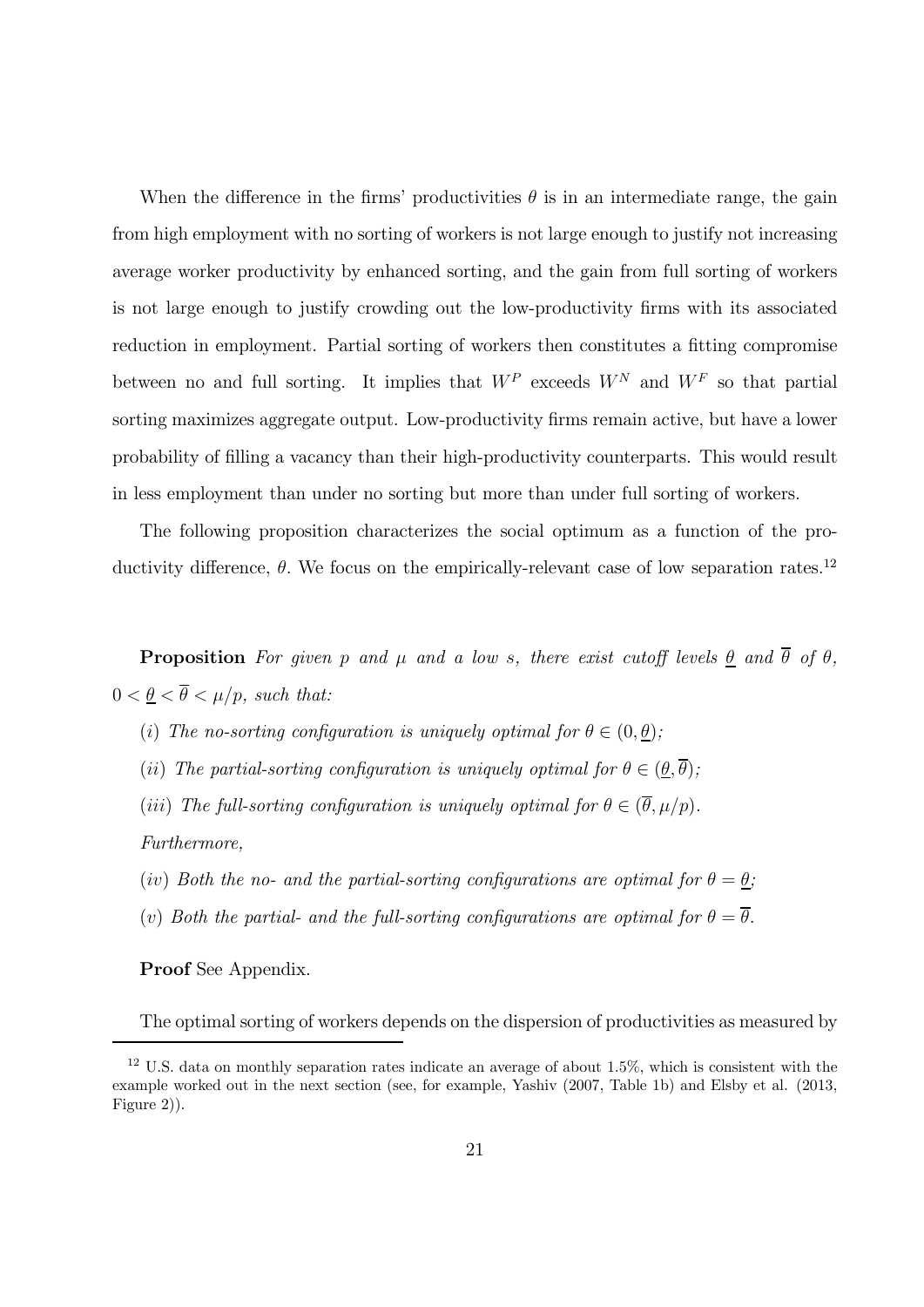$\theta$ . Given the proportion p of high-productivity firms, the optimal degree of sorting increases in  $\theta$ . That is, if  $\theta$  is low enough, no sorting is called for. Increasing  $\theta$  moderately shifts the economy into a region where partial sorting is desirable. As  $\theta$  becomes high enough, full sorting becomes optimal.

In particular, there exist combinations of  $p$  and  $\theta$  for which social welfare is maximized under partial sorting of workers. As we have shown that a regime with declining unemployment benefits is needed in order to obtain such partial-sorting equilibrium, the implication is that an unemployment benefit policy with a decreasing time profile is optimal in this case. Thus, we obtain the result that declining benefits may be optimal without having to invoke the standard argument in the literature that declining benefits serve as a means to mitigate the tradeoff between consumption smoothing and moral hazard.<sup>13</sup>

### 8 A Numerical Illustration

To further explore the properties of the social optimum, we consider the following numerical example. We set  $M = 100$ ,  $L = 70$ ,  $s = 0.01$ , and  $\mu = 10$ , and let the matching function take the form  $m(U, V) = 0.1 * U^{0.5} V^{0.5}$  in the relevant range.<sup>14</sup> The figure depicts the optimal sorting configuration for various combinations of the proportion  $p$  of high-productivity firms and the productivity difference  $\theta$  between high- and low- productivity firms. As the definitions of  $\mu$  and  $\theta$  imply that  $\underline{x} = \mu - p\theta$ , the fact that  $\underline{x} > 0$  implies that  $\theta < \mu/p$ . The feasible combinations of p and  $\theta$  therefore lie below the dashed curve  $\theta = 10/p$ .

### Figure

<sup>&</sup>lt;sup>13</sup> When no sorting is optimal, there is no need for unemployment benefits. In contrast, when full sorting is optimal, a flat regime with sufficiently high unemployment benefits is warranted.

<sup>14</sup> The constant-returns-to-scale Cobb-Douglas matching function has wide empirical support (see Petrongolo and Pissarides (2001)). Yashiv (2000) and Borowczyk-Martins at al. (2013) provide detailed estimates and discussion. Of course, the matching function can only take the form  $0.1 * U^{0.5} V^{0.5}$  in the range where  $0.1 * U^{0.5}V^{0.5} \le \min(U, V)$ . Since  $V = U + 30$ , the relevant range is  $30/99 \le U$ .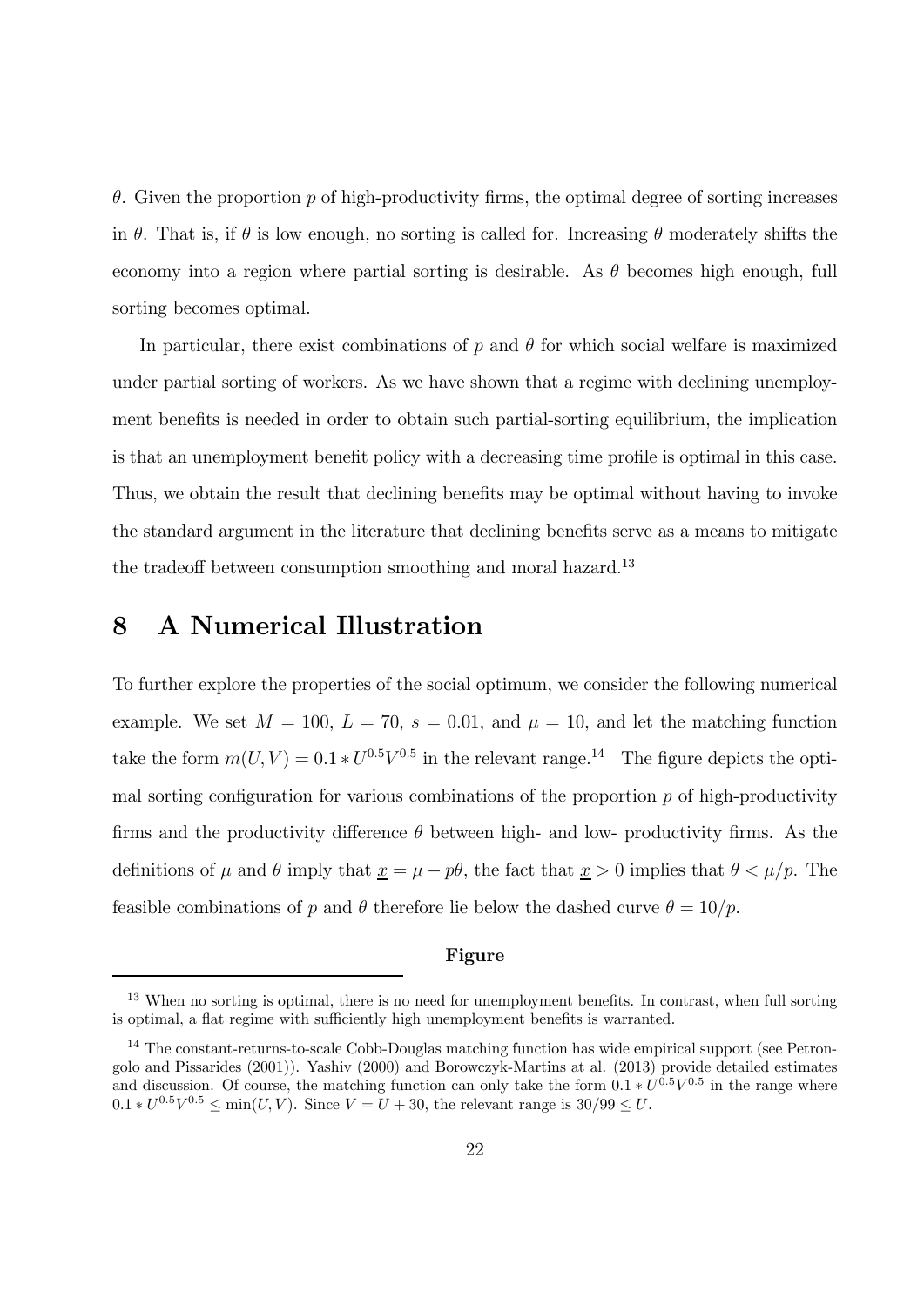Inspection of the figure reveals the following:

(i) There exists a non-empty range of parameter values for which partial sorting of workers maximizes social welfare.

(ii) The welfare dominance of the partial sorting regime occurs over an intermediate range of productivity dispersion.

(iii) Given a  $\theta$  for which at least some sorting is called for, there exists a threshold level of  $p$  below which partial sorting is desirable and above which full sorting is the optimal choice. The reason is that for a sufficiently right-skewed productivity distribution (that is, for a sufficiently small  $p$ , shifting from partial to full sorting by crowding out all low-productivity firms is too costly in terms of the associated reduction in employment. In contrast, with a less right-skewed productivity distribution, the sorting-employment tradeoff tilts in the other direction and calls for implementation of the full-sorting regime.

(iv) The curve separating the regions where partial and full sorting constitute optimal policy consists of the combinations of  $p$  and  $\theta$  for which the government is indifferent between implementing the partial and the full sorting regimes. The curve is downward sloping, reflecting the fundamental tension between dispersion and skewness of the productivity distribution: the larger is the dispersion of productivities, the stronger is the case for enhancing the sorting by shifting from a partial- to a full-sorting regime; in contrast, a more right-skewed productivity distribution works in the direction of shifting policy from full to partial sorting.

### 9 Concluding Remarks

This paper has shown that the commonly observed policy of declining unemployment benefits may be an efficient way of internalizing externalities that are generated by the sorting of workers across firms in a labor market with matching frictions. Accordingly, a two-tier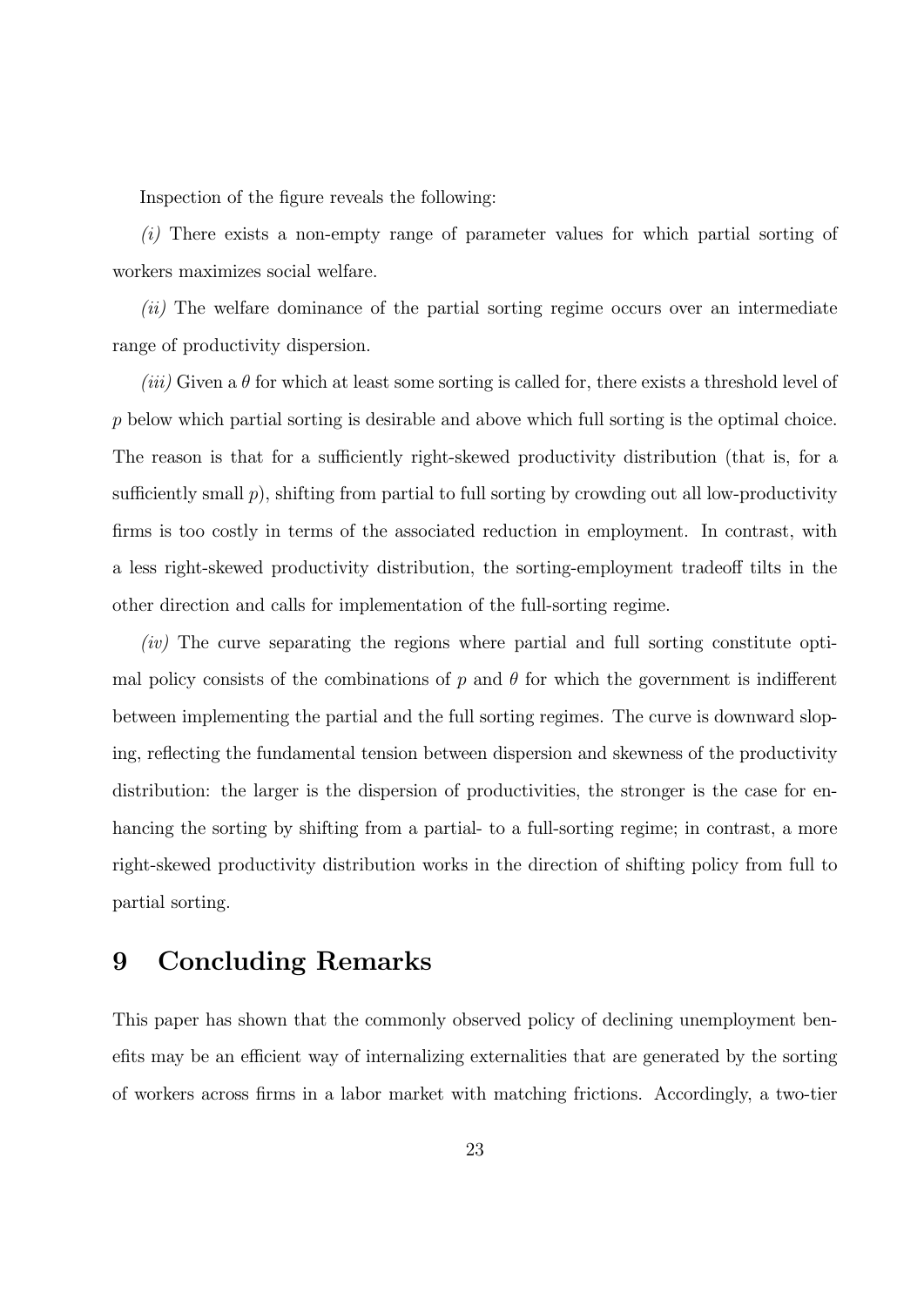declining unemployment benefit system may be desirable even in the absence of consumptionsmoothing and moral-hazard considerations. For a wide range of parameter values, declining unemployment benefits will be preferred to flat unemployment benefits as the former maximize aggregate output by striking an optimal balance between employment and average worker productivity.

We focus on the role of unemployment benefits as a means to internalize matching externalities. Assuming non-directed search (random matching), wage posting, and no on-the-job search render the model tractable and the presence of composition externalities more manifest. Nonetheless, we conjecture that our key qualitative results would remain valid in a setting that partially relaxes these assumptions. In such a more general framework there would be wage dispersion even in the benchmark case without unemployment benefits, with high-productivity firms offering higher wages and being more likely to fill their vacancies than low-productivity firms. Such wage dispersion might reduce the attainable gain from the introduction of unemployment benefits but is likely to maintain the tension between average worker productivity and employment.

The analysis highlights the close link between the properties of the productivity distribution and optimal policy choice. We emphasize the key role played by the asymmetric nature of technological dispersion, namely the extent to which the productivity distribution is skewed to the right, on the sorting-employment tradeoff faced by the government. In particular, when the productivity distribution is sufficiently skewed to the right, choosing full rather than partial sorting is too costly in terms of reduced employment, with the result that a declining unemployment benefit policy is to be preferred.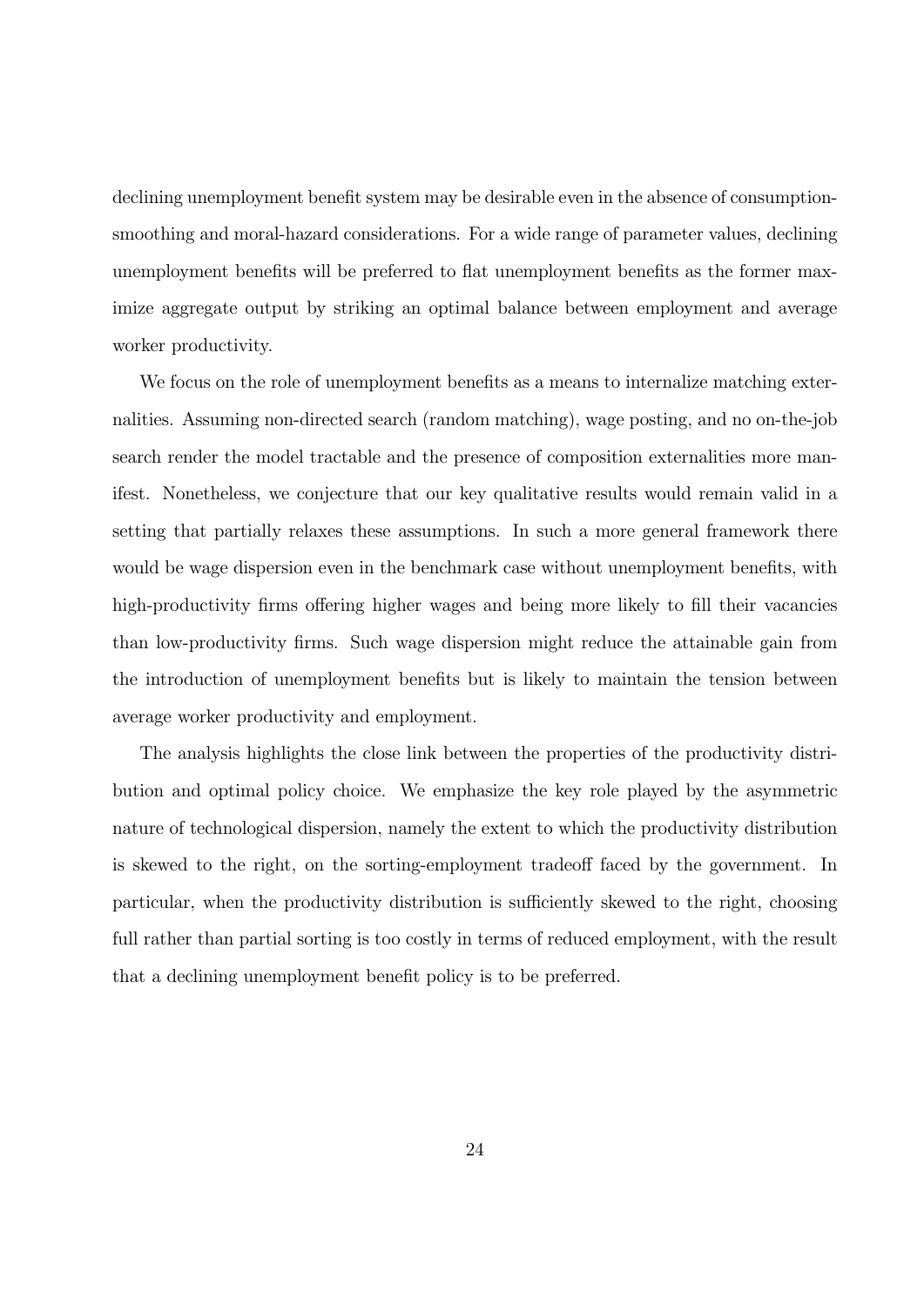### Appendix

### Proof of the Proposition

Fix p and  $\mu$ , and consider a small value of s. Equations (24)-(26) show that the social welfare associated with the no-, partial- and full-sorting configurations are different and linear in  $\theta$ . The linearity implies the single-crossing property that for each two of the three configurations there exists at most one  $\theta$  for which the two configurations yield the same welfare. Hence, the set of  $\theta$ 's for which each configuration maximizes social welfare is given by a distinct (possibly empty) interval.

The Proposition will be proved in four steps. In step 1 we characterize the limiting values of  $dU^P/ds$  and  $\overline{V}$  as  $s \to 0$ . In step 2 we establish that there exists a  $\underline{\theta} > 0$  such that no sorting maximizes welfare if and only if  $\theta \in (0, \underline{\theta}]$ . In step 3 we use the limiting values determined in step 1 to establish that there exists a  $\bar{\theta} < \mu/p$  such that full sorting maximizes welfare if and only if  $\theta \in [\overline{\theta}, \mu/p)$ . Finally, in step 4 we use the limiting value of  $dU^P/ds$ determined in step 1 to establish that  $\underline{\theta} < \overline{\theta}$  so that partial sorting maximizes welfare if and only if  $\theta \in [\underline{\theta}, \overline{\theta}]$ .

Step 1: Characterization of the Limiting Values of  $dU^P/ds$  and  $\overline{V}$  as  $s \to 0$ Equations (19) and (20) imply that

$$
\frac{(pM - \overline{V})\underline{V}}{[(1-p)M - \underline{V}]\,\overline{V}} = \frac{U^P}{U^P - s(L - U^P)}.
$$
\n(27)

Since  $\lim_{s\to 0} U^P = 0$  and hence  $\lim_{s\to 0} [U^P - s(L - U^P)] = 0$ , by applying l'Hospital's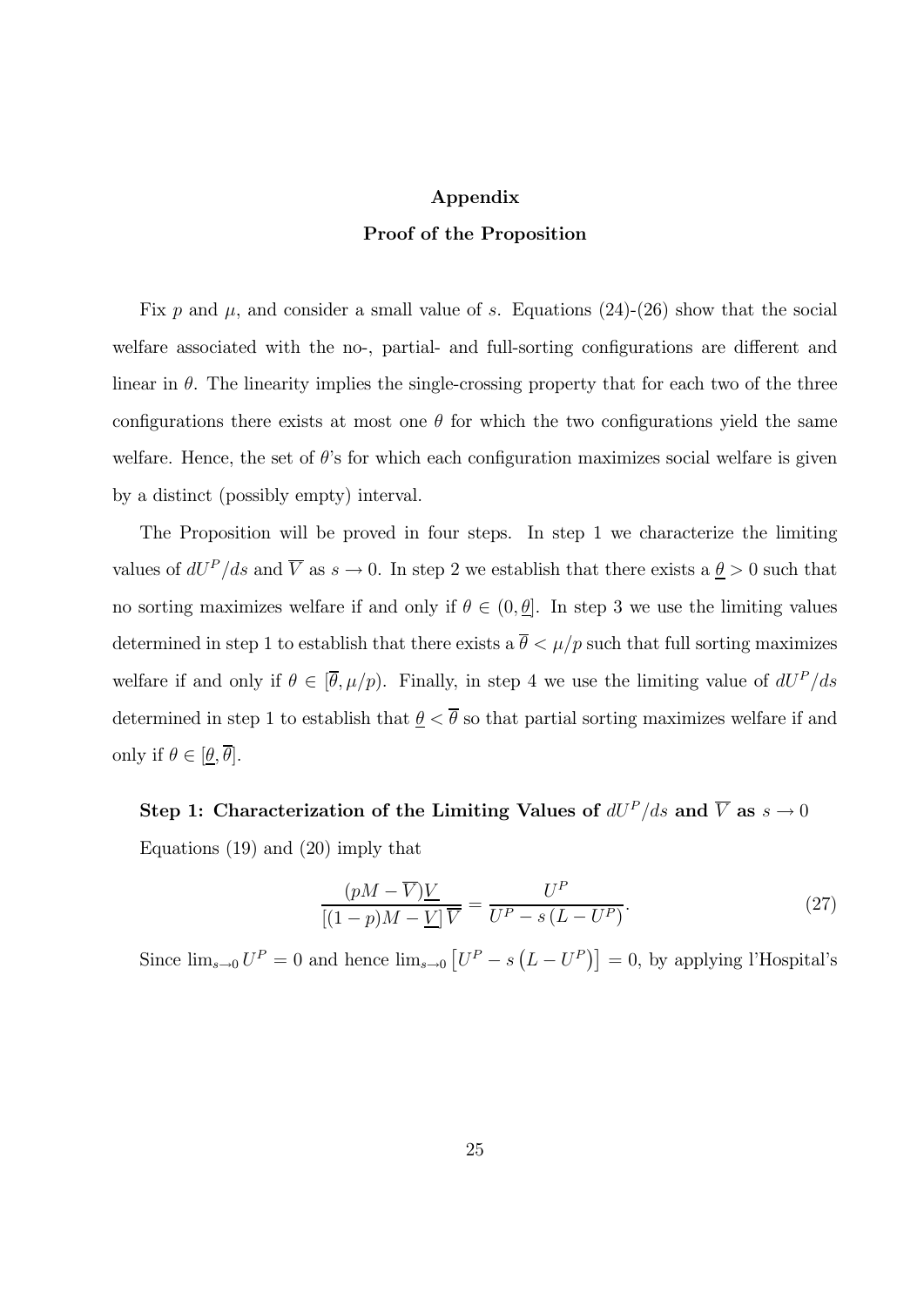rule the limit of the right-hand side of (27) as  $s \to 0$  is

$$
\lim_{s \to 0} \left[ \frac{U^P}{U^P - s(L - U^P)} \right]
$$
\n
$$
= \frac{\lim_{s \to 0} (dU^P/ds)}{\lim_{s \to 0} [(1+s)(dU^P/ds) + U^P - L]}
$$
\n
$$
= \frac{\lim_{s \to 0} (dU^P/ds)}{\lim_{s \to 0} (dU^P/ds) - L}.
$$
\n(28)

To facilitate the exposition, we will establish step 1 by use of the following five claims.

*Claim 1:*  $\lim_{s\to 0} (dU^P/ds) \geq L$ 

Let  $t(s) \equiv U^P - s(L - U^P)$ . By construction, as  $\lim_{s\to 0} U^P = 0$ , we have that  $\lim_{s\to 0} t(s) =$ 0 and  $\lim_{s\to 0} t'(s) = \lim_{s\to 0} (dU^P/ds) - L$ . For  $s > 0$ , since some workers are unemployed and some unemployed workers have been unemployed for more than one period, we have that  $U^{P} > 0$  and  $U^{P} - s(L - U^{P}) > 0$ . Thus,  $t(s) > 0$  for all  $s > 0$ . Using that  $\lim_{s\to 0} t(s) = 0$ , it follows that  $\lim_{s\to 0} t'(s) = \lim_{s\to 0} (dU^P/ds) - L \ge 0$ , i.e.,  $\lim_{s\to 0} (dU^P/ds) \ge L$ .

*Claim 2:*  $\lim_{s\to 0} (dU^P/ds) = L$  *implies that*  $\lim_{s\to 0} \overline{V} = 0$ 

Suppose that  $\lim_{s\to 0} (dU^P/ds) = L$  and  $\lim_{s\to 0} \overline{V} > 0$ . By virtue of (27),  $\lim_{s\to 0} (dU^P/ds) =$ L implies that (28), the right-hand side of (27), diverges to infinity as  $s \to 0$ . As the measure of unfilled vacancies in low-productivity firms cannot exceed the measure of such firms, i.e.,  $\underline{V} \leq (1-p)M$ , and the measure of unfilled vacancies in high-productivity firms is nonnegative, i.e.,  $\overline{V} \ge 0$ , it follows that the numerator of the left-hand side of (27) is bounded from above. Hence, in order for the left-hand side of (27) to diverge to infinity as  $s \to 0$ , the denominator must converge to zero as  $s \to 0$ ; that is,  $\lim_{s\to 0} \{[(1-p)M - \underline{V}]\overline{V}\}=0$ . Since by presumption  $\lim_{s\to 0} \overline{V} > 0$ , it follows that  $\lim_{s\to 0} \underline{V} = (1 - p)M$ .

As  $\lim_{s\to 0} U^P = 0$ , it follows from (21) that  $\lim_{s\to 0} V^P = M - L + \lim_{s\to 0} U^P = M - L$ . Hence,  $\lim_{s\to 0} \overline{V} = \lim_{s\to 0} V^P - \lim_{s\to 0} \underline{V} = M - L - (1 - p)M = pM - L < 0$  which contradicts that  $\lim_{s\to 0} \overline{V} > 0$ . Therefore,  $\lim_{s\to 0} (dU^P/ds) = L$  implies  $\lim_{s\to 0} \overline{V} = 0$ .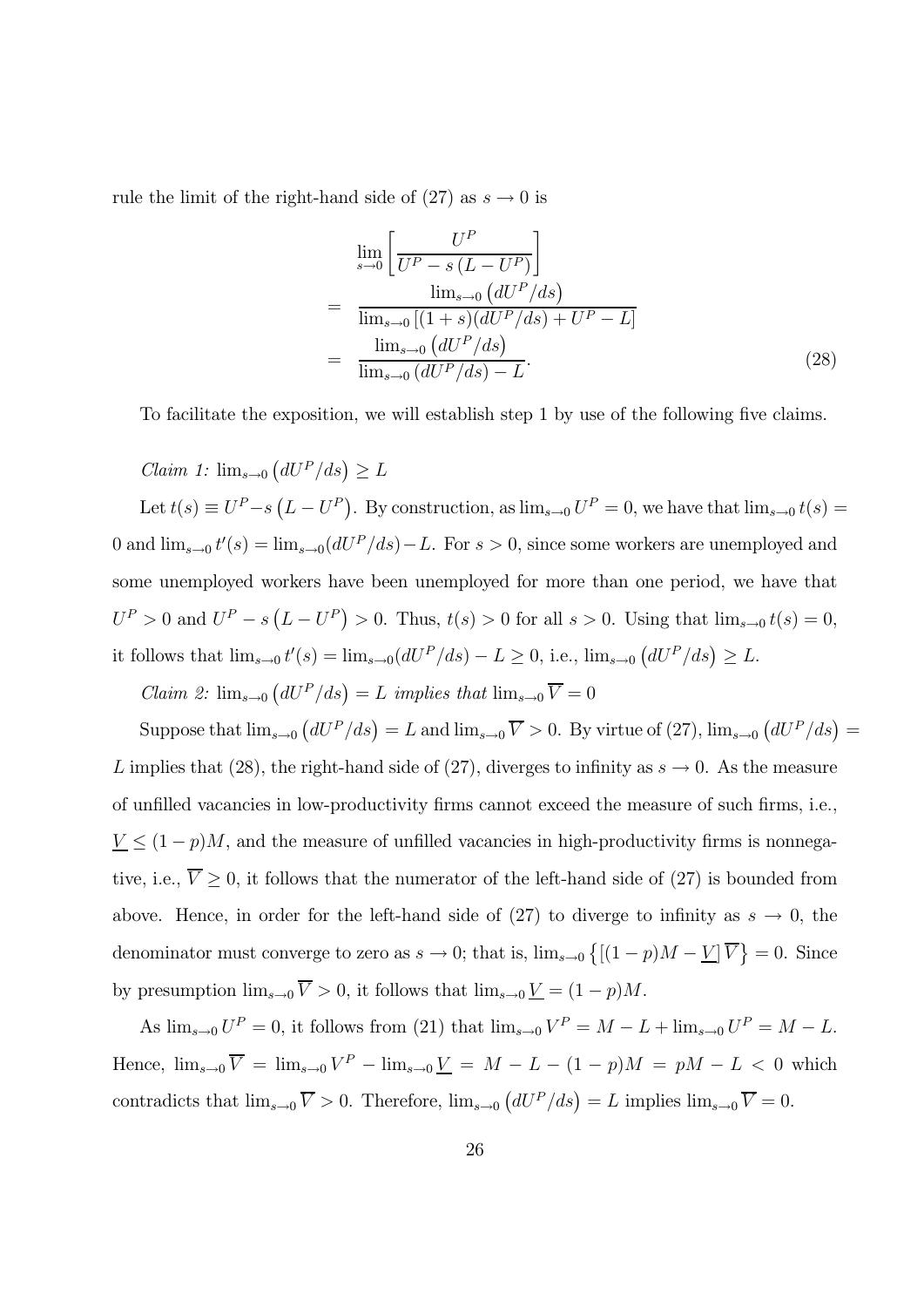*Claim 3:*  $\lim_{s\to 0} (dU^P/ds) > L$  *implies that*  $\lim_{s\to 0} \overline{V} > 0$ 

Suppose that  $\lim_{s\to 0} (dU^P/ds) > L$  and  $\lim_{s\to 0} \overline{V} = 0$ . Since  $\lim_{s\to 0} (dU^P/ds) > L$ , (28), and hence the limit of the right-hand side of (27), is finite. Since by presumption  $\lim_{s\to 0} \overline{V} = 0$ , it follows from (21) that  $\lim_{s\to 0} V^P = M - L + \lim_{s\to 0} U^P = M - L$ . Hence,  $\lim_{s\to 0} \underline{V} = \lim_{s\to 0} V^P - \lim_{s\to 0} \overline{V} = M - L$ . By substituting for  $\lim_{s\to 0} \underline{V}$  and  $\lim_{s\to 0} \overline{V}$ , we see that the left-hand side of (27) diverges to infinity as  $s \to 0$ . We thus obtain a contradiction. Therefore,  $\lim_{s\to 0} (dU^P/ds) > L$  implies  $\lim_{s\to 0} \overline{V} > 0$ .

Claim 4:  $\lim_{s\to 0} (dU^P/ds) > L$ 

Suppose that  $\lim_{s\to 0} (dU^P/ds) = L$ . To establish Claim 4, by virtue of Claim 1 it suffices to demonstrate that this presumption leads to a contradiction. Consider condition (20) which states that the flow of successful matches between unemployed workers and lowproductivity firms equals the flow into unemployment of workers due to separations from low-productivity firms. Differentiating  $(20)$  with respect to s yields

$$
\left(\left\{\frac{V^{P}\left[m_{U}(U^{P},V^{P})+m_{V}(U^{P},V^{P})\right]-m(U^{P},V^{P})}{V^{P^{2}}}\right\}\frac{\partial U^{P}}{\partial s}V+\frac{m(U^{P},V^{P})}{V^{P}}\frac{\partial V}{\partial s}\right)
$$
\n
$$
\left(1+s-\frac{sL}{U^{P}}\right)+\frac{m(U^{P},V^{P})}{V^{P}}\underline{V}\left(1-\frac{L}{U^{P}}+\frac{sL}{U^{P^{2}}}\frac{\partial U^{P}}{\partial s}\right)
$$
\n
$$
=(1-p)M-\underline{V}-s\frac{\partial V}{\partial s},\tag{29}
$$

where we have used that  $M - V^P = L - U^P \Rightarrow \partial V^P / \partial s = \partial U^P / \partial s$  and subscripts denote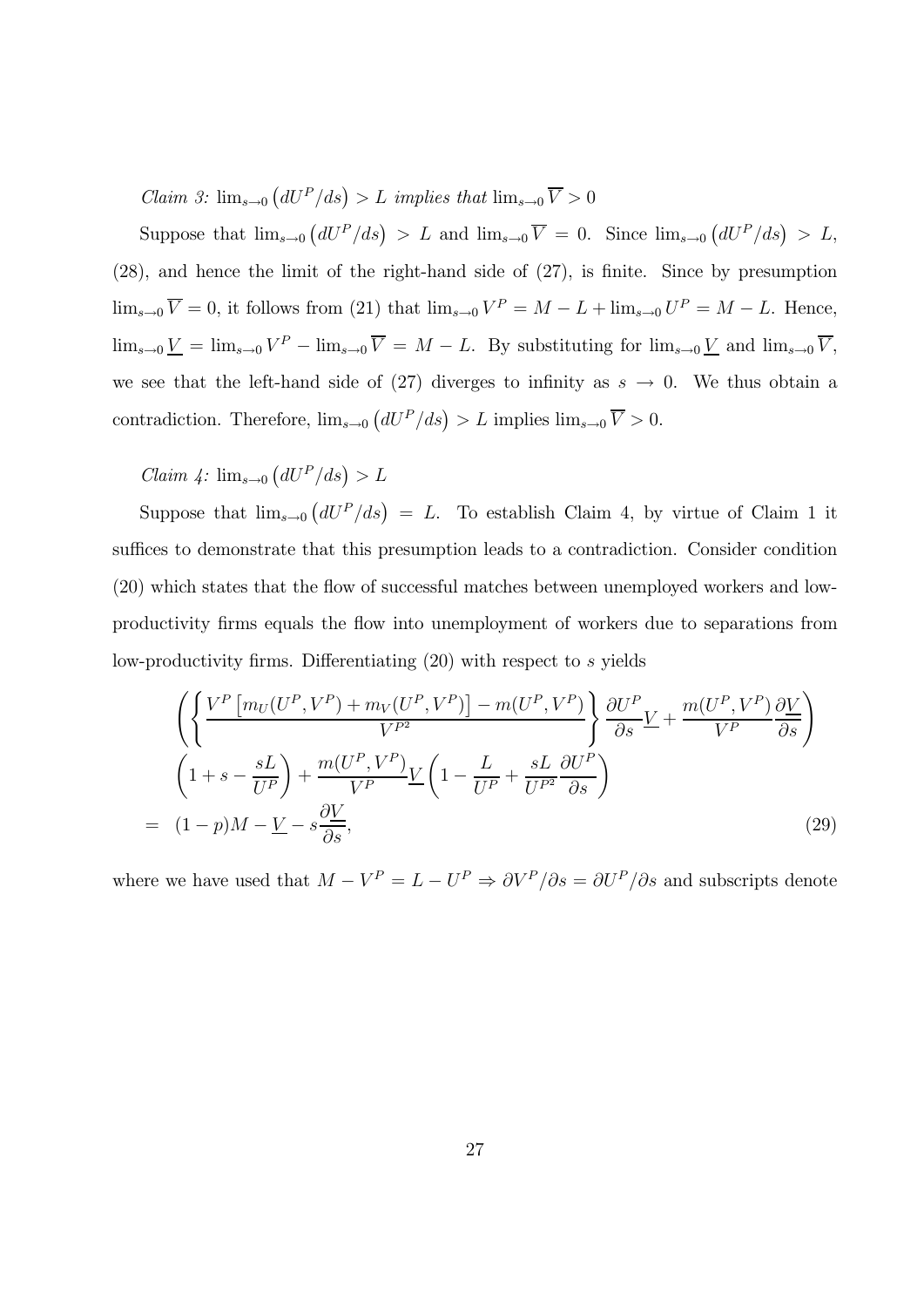partial derivatives. Eq. (29) can be written as

$$
\left[m_U(U^P, V^P) + m_V(U^P, V^P)\right] \frac{V}{V^P} \frac{\partial U^P}{\partial s} \left(1 + s - \frac{sL}{U^P}\right)
$$

$$
- \frac{m(U^P, V^P)}{V^P} \frac{V}{V^P} \frac{\partial U^P}{\partial s} \left(1 + s - \frac{sL}{U^P}\right)
$$

$$
+ \frac{m(U^P, V^P)}{V^P} \frac{\partial V}{\partial s} \left(1 + s - \frac{sL}{U^P}\right)
$$

$$
+ \frac{m(U^P, V^P)}{U^P} \frac{V}{V^P} \left(U^P - L + \frac{sL}{U^P} \frac{\partial U^P}{\partial s}\right)
$$

$$
= (1 - p)M - \underline{V} - s\frac{\partial V}{\partial s}.
$$
(30)

Taking the limit of (30) as  $s \to 0$  we have

$$
\lim_{s \to 0} \left[ m_U(U^P, V^P) + m_V(U^P, V^P) \right] \lim_{s \to 0} \left( \frac{V}{V^P} \right) \lim_{s \to 0} \left( \frac{\partial U^P}{\partial s} \right) \lim_{s \to 0} \left( 1 + s - \frac{sL}{U^P} \right)
$$
\n
$$
- \lim_{s \to 0} \left[ \frac{m(U^P, V^P)}{V^P} \right] \lim_{s \to 0} \left( \frac{V}{V^P} \right) \lim_{s \to 0} \left( \frac{\partial U^P}{\partial s} \right) \lim_{s \to 0} \left( 1 + s - \frac{sL}{U^P} \right)
$$
\n
$$
+ \lim_{s \to 0} \left[ \frac{m(U^P, V^P)}{V^P} \right] \lim_{s \to 0} \left( \frac{\partial V}{\partial s} \right) \lim_{s \to 0} \left( 1 + s - \frac{sL}{U^P} \right)
$$
\n
$$
+ \lim_{s \to 0} \left[ \frac{m(U^P, V^P)}{U^P} \right] \lim_{s \to 0} \left( \frac{V}{V^P} \right) \left[ \lim_{s \to 0} U^P - L + \lim_{s \to 0} \left( \frac{sL}{U^P} \right) \lim_{s \to 0} \left( \frac{\partial U^P}{\partial s} \right) \right]
$$
\n
$$
= (1 - p)M - \lim_{s \to 0} \underline{V} - \lim_{s \to 0} \left( s \frac{\partial V}{\partial s} \right).
$$
\n(31)

We will make use of the following properties:

- $\lim_{s\to 0} U^P = 0$  and  $m(U^P, V^P) \leq U^P$ , which imply that  $\lim_{s\to 0} m(U^P, V^P) = 0$ ;
- $\lim_{s\to 0}$   $\left(\frac{\partial U^P}{\partial s}\right) = L$  (by the presumption we aim to contradict), which implies by virtue of Claim 2 that  $\lim_{s\to 0} \overline{V} = 0$ ; hence,  $\lim_{s\to 0} \underline{V} = \lim_{s\to 0} V^P$ ;
- $\lim_{s\to 0} \overline{V} = 0$  which implies that  $\lim_{s\to 0} (\partial \overline{V}/\partial s) \geq 0;^{15}$

<sup>&</sup>lt;sup>15</sup> If it were the case that  $\lim_{s\to 0} (\partial \overline{V}/\partial s) < 0$ , then  $\overline{V} < 0$  for sufficiently small  $s > 0$ , which contradicts that  $\overline{V} \geq 0$ .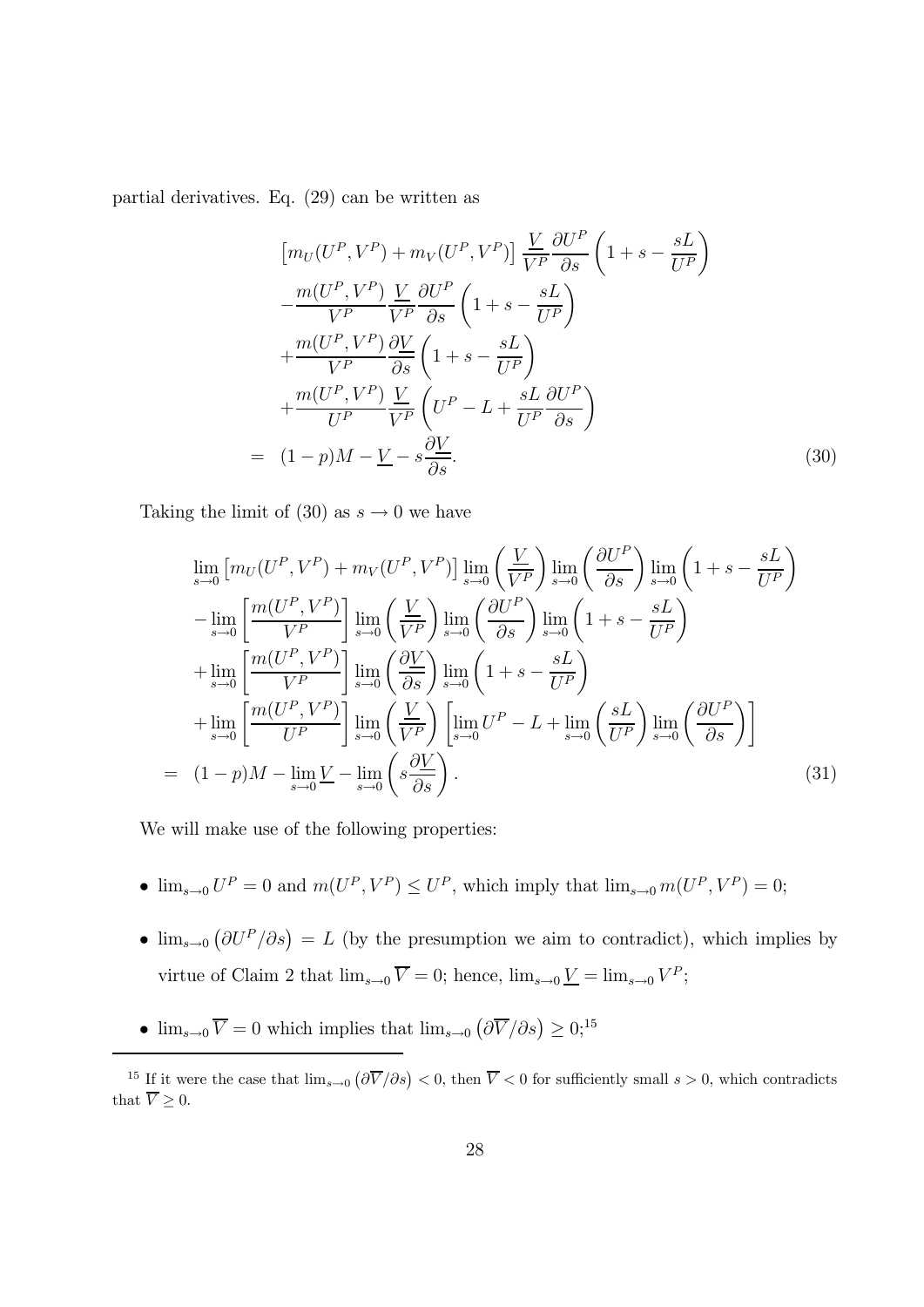- $M V^P = L U^P$  which together with  $\lim_{s\to 0} U^P = 0$  imply that  $\lim_{s\to 0} V^P = M L$ ;
- $\lim_{s\to 0}$   $\left(\frac{\partial V^P}{\partial s}\right) = L$  and  $\lim_{s\to 0}$   $\left(\frac{\partial \overline{V}}{\partial s}\right) \geq 0$  which imply that  $\lim_{s\to 0}$   $\left(\frac{\partial V}{\partial s}\right)$  < ∞;
- The constant-returns-to-scale of the matching function which implies that  $\lim_{s\to 0} [m_U(U^P, V^P) + m_V(U^P, V^P)] \leq 1;^{16}$
- $U^P \ge m(U^P, V^P)$  which implies that  $\lim_{s\to 0} [m(U^P, V^P)/U^P] \le 1$ ;
- $\lim_{s\to 0} U^P = 0$  which by l'Hospital's rule implies that  $\lim_{s\to 0} (sL/U^P)$

$$
= L \lim_{s \to 0} (\partial s / \partial s) / \lim_{s \to 0} (\partial U^P / \partial s) = L/L = 1.
$$

From these properties we obtain that

$$
\lim_{s \to 0} \left[ m_U(U^P, V^P) + m_V(U^P, V^P) \right] \lim_{s \to 0} \left( \frac{V}{V^P} \right) \lim_{s \to 0} \left( \frac{\partial U^P}{\partial s} \right) \lim_{s \to 0} \left( 1 + s - \frac{sL}{U^P} \right) = 0;
$$
\n
$$
\lim_{s \to 0} \left[ \frac{m(U^P, V^P)}{V^P} \right] \lim_{s \to 0} \left( \frac{V}{V^P} \right) \lim_{s \to 0} \left( \frac{\partial U^P}{\partial s} \right) \lim_{s \to 0} \left( 1 + s - \frac{sL}{U^P} \right) = 0;
$$
\n
$$
\lim_{s \to 0} \left[ \frac{m(U^P, V^P)}{V^P} \right] \lim_{s \to 0} \left( \frac{\partial V}{V^P} \right) \lim_{s \to 0} \left( \frac{\partial V}{\partial s} \right) \lim_{s \to 0} \left( 1 + s - \frac{sL}{U^P} \right) = 0;
$$
\n
$$
\lim_{s \to 0} \left[ \frac{m(U^P, V^P)}{U^P} \right] \lim_{s \to 0} \left( \frac{V}{V^P} \right) \left[ \lim_{s \to 0} U^P - L + \lim_{s \to 0} \left( \frac{sL}{U^P} \right) \lim_{s \to 0} \left( \frac{\partial U^P}{\partial s} \right) \right] = 0;
$$
\n
$$
(1 - p)M - \lim_{s \to 0} V - \lim_{s \to 0} \left( s \frac{\partial V}{\partial s} \right) = L - pM.
$$

Substituting into (31) and noting that  $L - pM > 0$ , we obtain the desired contradiction. We conclude that  $\lim_{s\to 0} (dU^P/ds) > L$ .

$$
m_U(U^P, V^P)U^P + m_V(U^P, V^P)V^P = m(U^P, V^P).
$$

<sup>16</sup> The constant-returns-to-scale implies that

As  $M - V^P = L - U^P$  and  $M > L$  it follows that  $V^P > U^P \ge m(U^P, V^P)$ . Therefore,  $m_U(U^P, V^P)$  +  $m_V(U^P, V^P) < 1$  and hence  $\lim_{s\to 0} [m_U(U^P, V^P) + m_V(U^P, V^P)] \leq 1$ .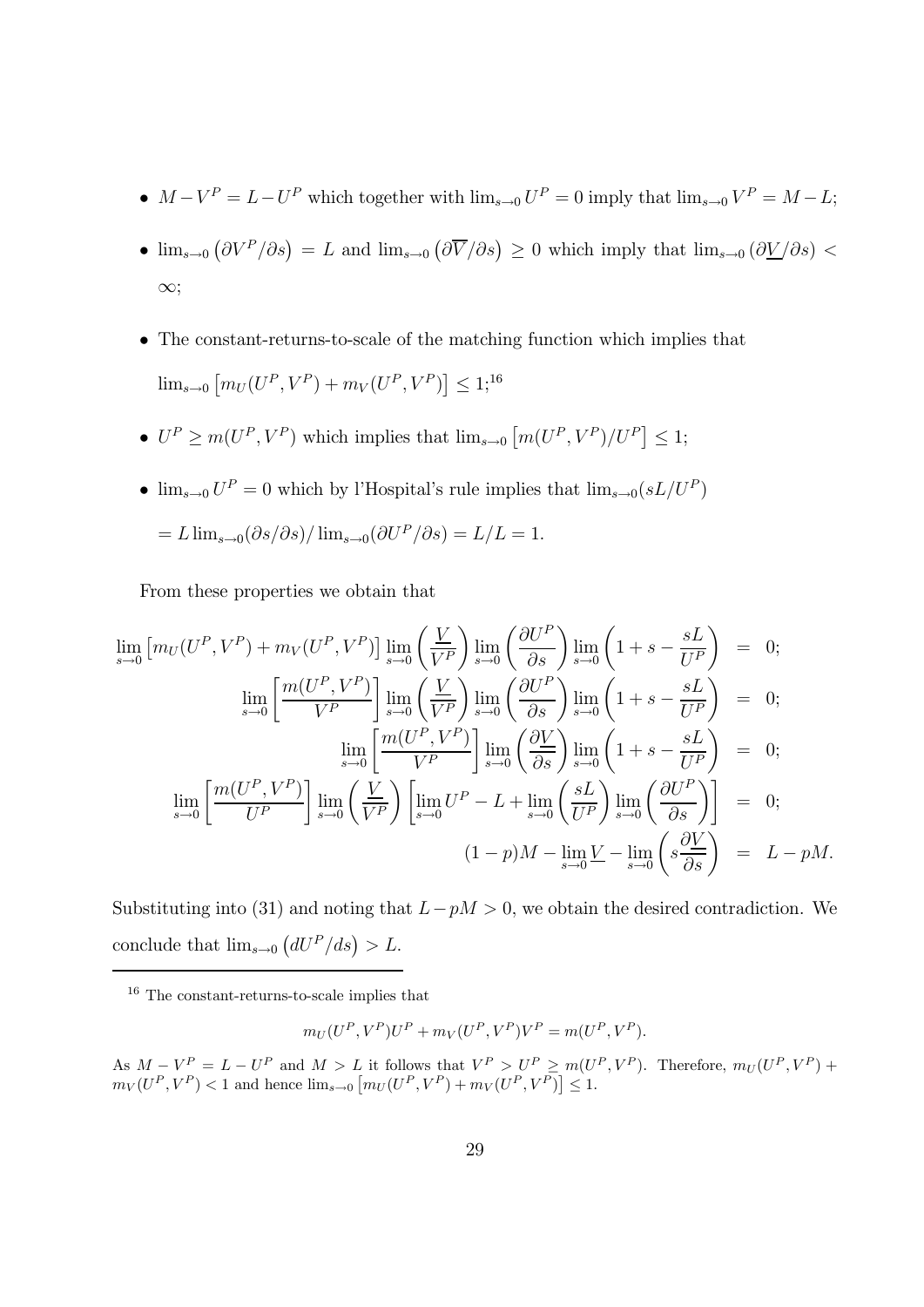*Claim 5:*  $\lim_{s\to 0} \overline{V} > 0$ 

Follows from Claims 3 and 4.

#### Step 2: No Sorting Maximizes Welfare for Small Values of  $\theta$

Since the no-sorting configuration maximizes employment, for  $\theta \to 0$  it also maximizes social welfare. Thus, by continuity, this configuration maximizes social welfare for sufficiently small values of  $\theta$ . As the set of  $\theta$ 's for which the no-sorting configuration maximizes social welfare is given by a non-empty interval, there exists a cutoff level  $\theta > 0$  defined by  $\theta \equiv$  $\sup_{\theta} \{ \theta \mid W^N > \max(W^P, W^F) \}$  such that the no-sorting configuration is uniquely optimal for  $\theta \in (0, \underline{\theta})$ .

### Step 3: Full Sorting Maximizes Welfare for Large Values of  $\theta$

Taking the limit as  $\theta$  approaches its upper bound  $\mu/p$  (i.e., as  $\underline{x}$  approaches zero), and using the fact that  $\lim_{s\to 0} U^N = \lim_{s\to 0} U^P = 0$  and  $\lim_{s\to 0} U^F = L - pM$ ,<sup>17</sup> we obtain that  $\lim_{s\to 0,\theta\to \mu/p} W^N = L\mu$ ,  $\lim_{s\to 0,\theta\to \mu/p} W^F = M\mu$ , and  $\lim_{s\to 0,\theta\to \mu/p} W^P = (M-\lim_{s\to 0} \overline{V}/p)\mu$ . As  $M > L$  and it was shown in Claim 5 of step 1 that  $\lim_{s\to 0} \overline{V} > 0$ , it follows that for  $\theta \to \mu / p$  the full-sorting configuration maximizes social welfare. Hence, by continuity, this configuration maximizes social welfare for sufficiently high values of  $\theta$ . As the full-sorting configuration maximizes social welfare in a non-empty interval of  $\theta$ 's, there exists a cutoff level  $\overline{\theta} \le \mu/p$  defined by  $\overline{\theta} \equiv \inf_{\theta} \{ \theta \mid W^F > \max(W^N, W^P) \}$  such that the full-sorting configuration is uniquely optimal for  $\theta \in (\overline{\theta}, \mu/p)$ .

### Step 4: Partial Sorting Maximizes Welfare for Intermediate Values of  $\theta$

In step 1 and 2 it was shown that there exist two cutoff levels for  $\theta$ ,  $\theta$  and  $\overline{\theta}$ , satisfying  $\theta < \underline{\theta} \le \overline{\theta} < \mu/p$ , such that the no-sorting configuration uniquely maximizes welfare if

<sup>&</sup>lt;sup>17</sup> When  $s \rightarrow 0$ , there is no frictional unemployment so that employment equals the smaller of the measure of workers and the measure of active firms. Thus, employment is  $L$  in the no- and partial-sorting configurations, and is  $pM$  in the full-sorting configuration.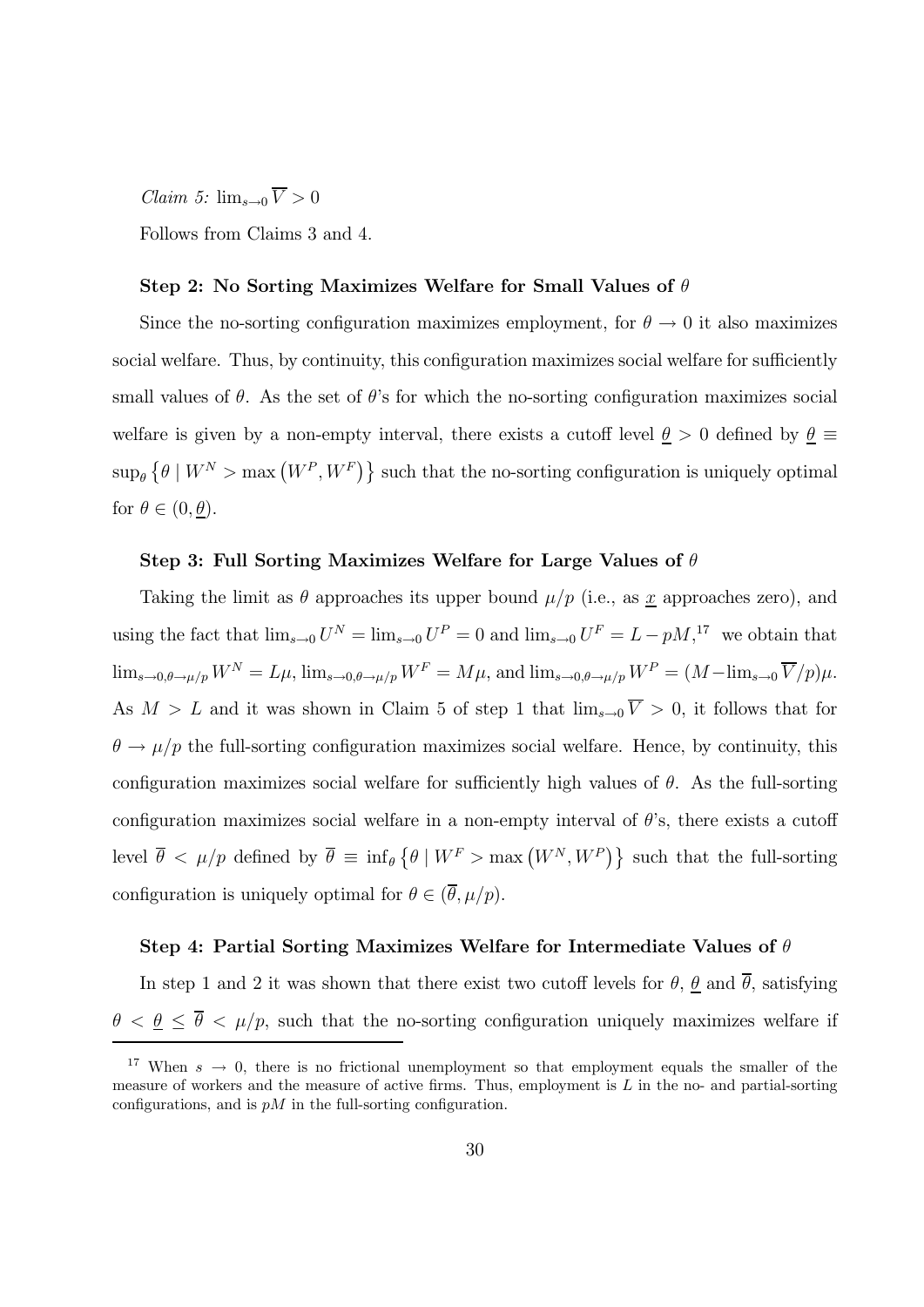$\theta \in (0, \underline{\theta})$ , and the full-sorting configuration uniquely maximizes welfare if  $\theta \in (\overline{\theta}, \mu/p)$ . To complete the proof it remains to be shown that  $\theta < \overline{\theta}$ , so that there exist a non-empty set  $(\underline{\theta}, \overline{\theta})$  of  $\theta$ 's for which only the partial-sorting configuration maximizes social welfare, while both the no- and partial-sorting configurations maximize welfare if  $\theta = \underline{\theta}$ , and both the partial- and full-sorting configurations maximize welfare if  $\theta = \overline{\theta}$ .

Since  $\lim_{s\to 0} W^N = L\mu$  and  $\lim_{s\to 0} W^F = pM[\mu + (1-p)\theta]$ , it follows that  $\lim_{s\to 0} W^N >$  $\lim_{s\to 0} W^F$  if and only if

$$
\frac{(L-pM)\mu}{(1-p)pM} > \theta.
$$
\n(32)

Now, consider a  $\theta$  which satisfies this inequality. Note that (26) implies that  $\lim_{s\to 0} W^P =$  $L[\mu + (\lim_{s\to 0} q - p)\theta],$  where q is the fraction of employed workers that work in highproductivity firms. Since  $\lim_{s\to 0} W^N = L\mu$ , in order to show that partial sorting maximizes social welfare, it therefore suffices to show that  $\lim_{s\to 0} q > p$ . Since it was shown in Claim 4 of step 1 that  $\lim_{s\to 0} (dU^P/ds) > L$  and by assumption  $\lim_{s\to 0} (dU^P/ds) < \infty$ , it follows that (28) exceeds unity. Therefore, by (27),

$$
\lim_{s \to 0} \frac{(pM - \overline{V})\underline{V}}{[(1-p)M - \underline{V}]\overline{V}} > 1
$$
  
\n
$$
\Leftrightarrow \qquad p \lim_{s \to 0} \underline{V} > (1-p) \lim_{s \to 0} \overline{V},
$$

and hence

$$
\lim_{s \to 0} q = \frac{pM - \lim_{s \to 0} \overline{V}}{M - \lim_{s \to 0} \underline{V} - \lim_{s \to 0} \overline{V}}
$$
  
> p.

Thus, for a value of  $\theta$  satisfying (32), the partial-sorting configuration strictly dominates the no-sorting and hence also the full-sorting configuration. Consequently,  $\theta < \overline{\theta}$  so that  $W^P$  > max  $(W^N, W^F)$  for  $\theta \in (\underline{\theta}, \overline{\theta})$ , while  $W^N = W^P$  for  $\theta = \underline{\theta}$  and  $W^F = W^P$  for  $\theta = \overline{\theta}$ .

 $\Box$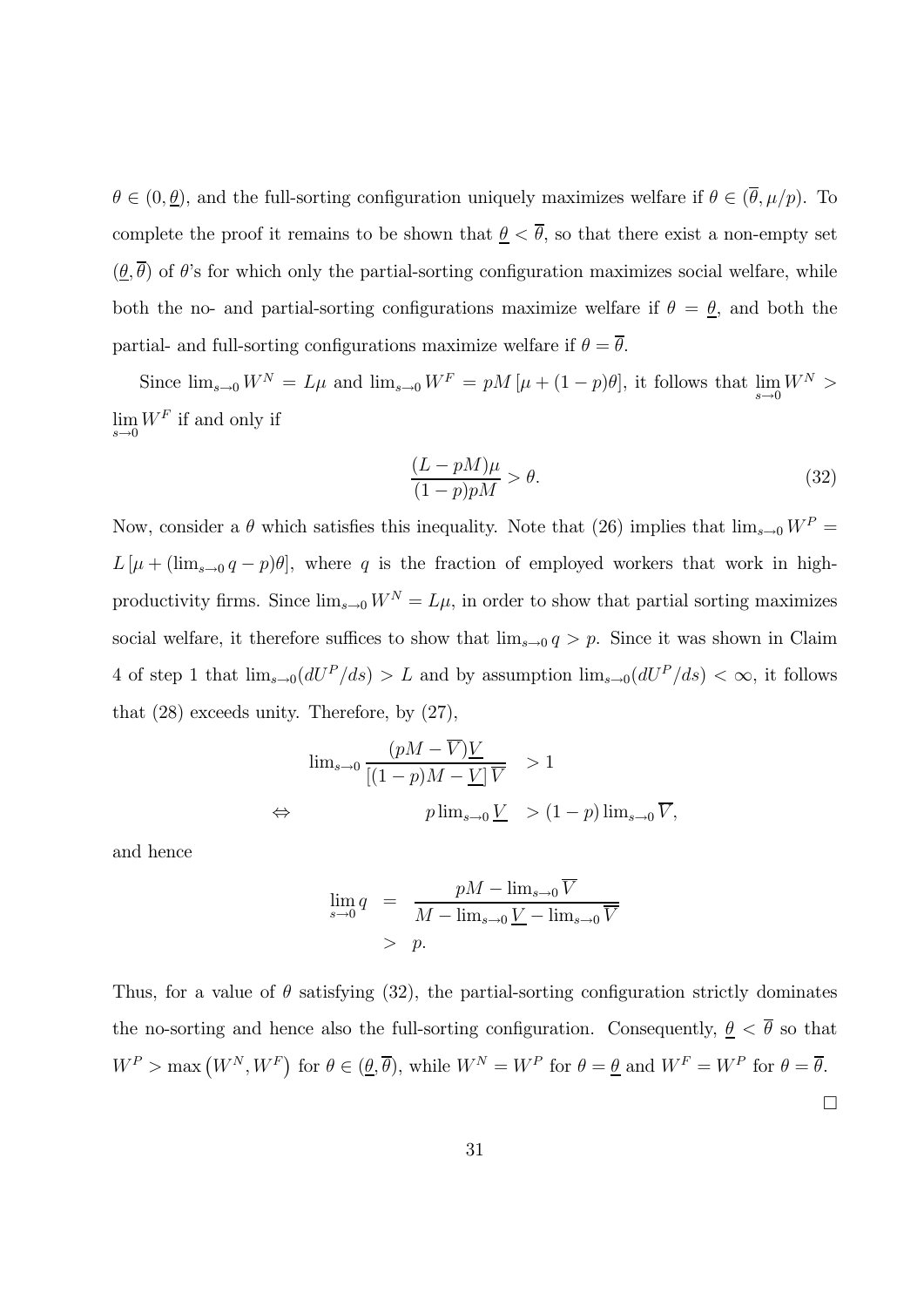### References

- Abowd, J.M., F. Kramarz, and D.N. Margolis,1999. High Wage Workers and High Wage Firms. Econometrica 67, 251-233.
- Acemoglu, D. and R. Shimer, 1999. Efficient Unemployment Insurance. Journal of Political Economy 107, 5, 893-928.
- Albrecht, J. and B. Axell, 1984. An Equilibrium Model of Search Unemployment. Journal of Political Economy 92, 824-840.
- Baily, M., 1978. Some Aspects of Optimal Unemployment Insurance. Journal of Public Economics, 10, 379-402.
- Bartelsman, E., J. C. Haltiwanger and S.Scarpetta, 2013. Cross-Country Differences in Productivity: the Role of Allocation and Selection. American Economic Review 103,1, 305-334.
- Burdett, K. and D.T. Mortensen, 1998. Wage Differentials, Employer Size and Unemployment, International Economic Review 39, 2, 257-273.
- Burkhard H., 2003. Employment and Welfare Effects of a Two-Tier Unemployment Compensation System. International Tax and Public Finance 10, 2, 147-68.
- Cahuc, P., and E. Lehmann, 2000. Should Unemployment Benefits Decrease with the Unemployment Spell? Journal of Public Economics 77,1, 135-153.
- Cremer, H., M. Marchand, and P.Pestieau, 1996. The Optimal Level of Unemployment Insurance Benefits in a Model of Employment Mismatch. Labour Economics 2, 407- 420.
- Davis, S.J, J.C. Haltiwanger, and S. Schuh, 1996. Job Creation and Destruction. MIT Press, Cambridge.
- Diamond, P., 1971. A Model of Price Adjustment. Journal of Economic Theory 3, 156-168.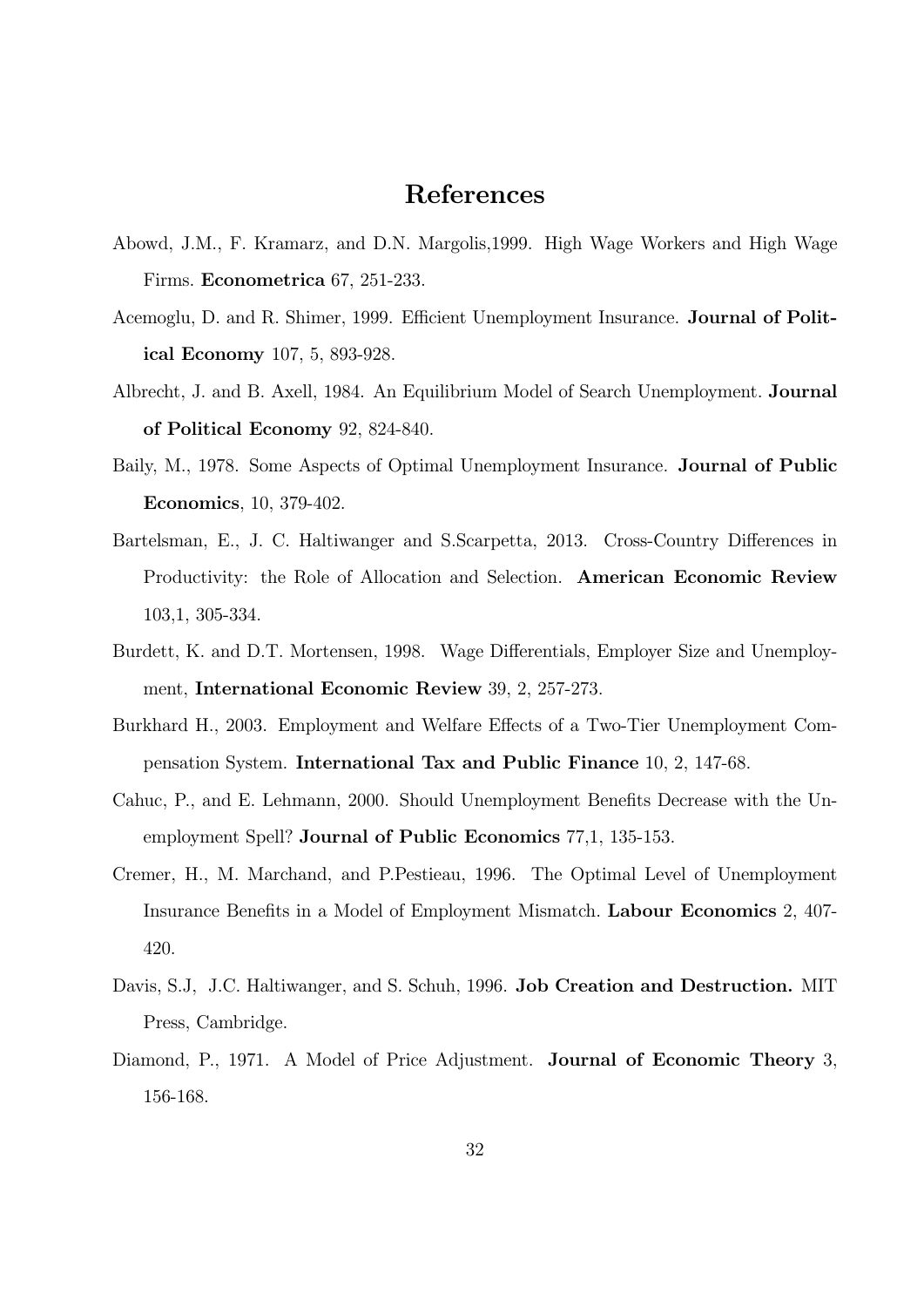- Diamond, P., 1981. Mobility Costs, Frictional Unemployment and Efficiency. Journal of Political Economy 89, 798-812.
- Ehrenberg, R. and R.L. Oaxaca, 1976. Unemployment Insurance, Duration of Unemployment, and Subsequent Wage Gain. American Economic Review 66, 754—766.
- Elsby, M.W.L., B. Hobijn, and A. Sahin, 2013. On the Importance of the Participation Margin for Market Fluctuations. San Francisco Fed WP 2013-05.
- Feng, Q. and W.C. Horrace, 2012. Alternative Technical Efficiency Measures: Skew, Bias and Scale. Journal of Applied Econometrics 27, 253-268.
- Flemming, J., 1978. Aspects of Optimal Unemployment Insurance: Search, Leisure, Savings and Capital Market Imperfections. Journal of Public Economics, 10, 403-425.
- Fredriksson, Peter and Bertil Holmlund, 2001. Optimal Unemployment Insurance in Search Equilibrium, Journal of Labor Economics,19, 2, 370-399.
- Hagedorn, M., I. Manovskii and K. Mitman, 2015. The Impact of Unemployment Benefit Extensions on Employment: The 2014 Employment Miracle? NBER Working Paper no. 20884.
- Hall, R.E. and A.B. Krueger, 2012. Evidence on the Incidence of Wage Posting, Wage Bargaining, and On-the-Job Search, American Economic Journal: Macroeconomics 4,4,56-67.
- Haltiwanger, J.C., J.I. Lane, and J.R. Spletzer, J.R., 1999. Productivity Differences Across Employers: The Role of Employer Size, Age, and Human Capital. American Economic Review Papers and Proceedings 99, 94—98.
- Haltiwanger, J.C., J.I. Lane, and J.R. Spletzer, 2007. Wages, Productivity, and the Dynamic Interaction of Businesses and Workers. Labour Economics 14, 575-602.
- Heckman, J.J., and M. Sattinger, 2015. Introduction to the Distribution of Earnings and of Individual Output, by A.D. Roy. The Economic Journal, 125, 378-402.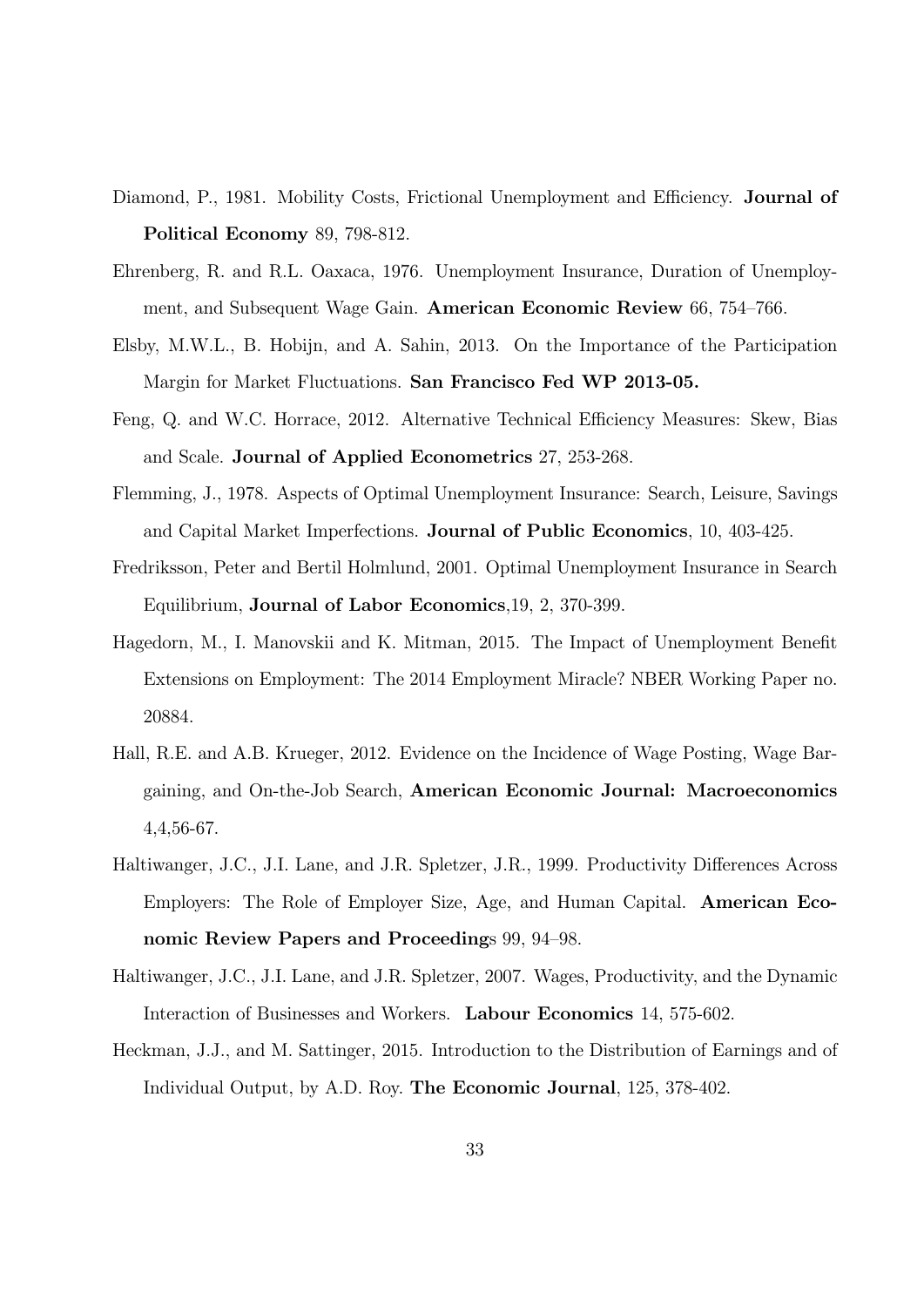- Hopenhayn, H., and J. Nicolini, 1997. Optimal Unemployment Insurance. Journal of Political Economy 105, 2, 412-438.
- Karni, E., 1999. Optimal Unemployment Insurance A Survey. Southern Economic Journal, 66, 442-465
- Kasahara, H., and B. Lapham, 2013. Productivity and the Decision to Import and Export: Theory and Evidence. Journal of International Economics, 89, 297-316.
- Lazear E.P. and K.L. Shaw (eds)., 2008. The Structure of Wages: An International Comparison. University of Chicago Press, Chicago and London.
- Luttmer E.G.J., 2007. Selection, Growth, and the Size Distribution of Firms. Quarterly Journal of Economics 122, 1103-1144.
- Marimon, R., Zilibotti, F., 1999. Unemployment vs. Mismatch of Talents: Reconsidering Unemployment Benefits. The Economic Journal 109, 266-291.
- Moen, E., 1997. Competitive Search Equilibrium. Journal of Political Economy, 105, 385-411.
- Moen, E., 2003. Do Good Workers Hurt Bad Workers or is it the Other Way Round? International Economic Review, 44,779-799.
- Mortensen, D., 1977. Unemployment Insurance and Job Search Decisions. Industrial and Labor Relations Review 30, 505-517.

Mortensen, D.T., 2003. Wage Dispersion. MIT Press, Cambridge.

Neal, D. and S. Rosen, 2000. Theories of the Distribution of Earnings. In A.B.Atkinson and F. Bourguignon (eds). Handbook of Income Distribution, Vol. 1, North Holland.

- OECD, 2007. Benefits and Wages. OECD, Paris.
- Petrongolo B., and C.A. Pissarides, 2001. Looking into the Black Box: A Survey of the Matching Function. Journal of Economic Literature 39, 390-431.

Pissarides, C.A., 2000. Equilibrium Unemployment Theory. 2nd edition, MIT Press,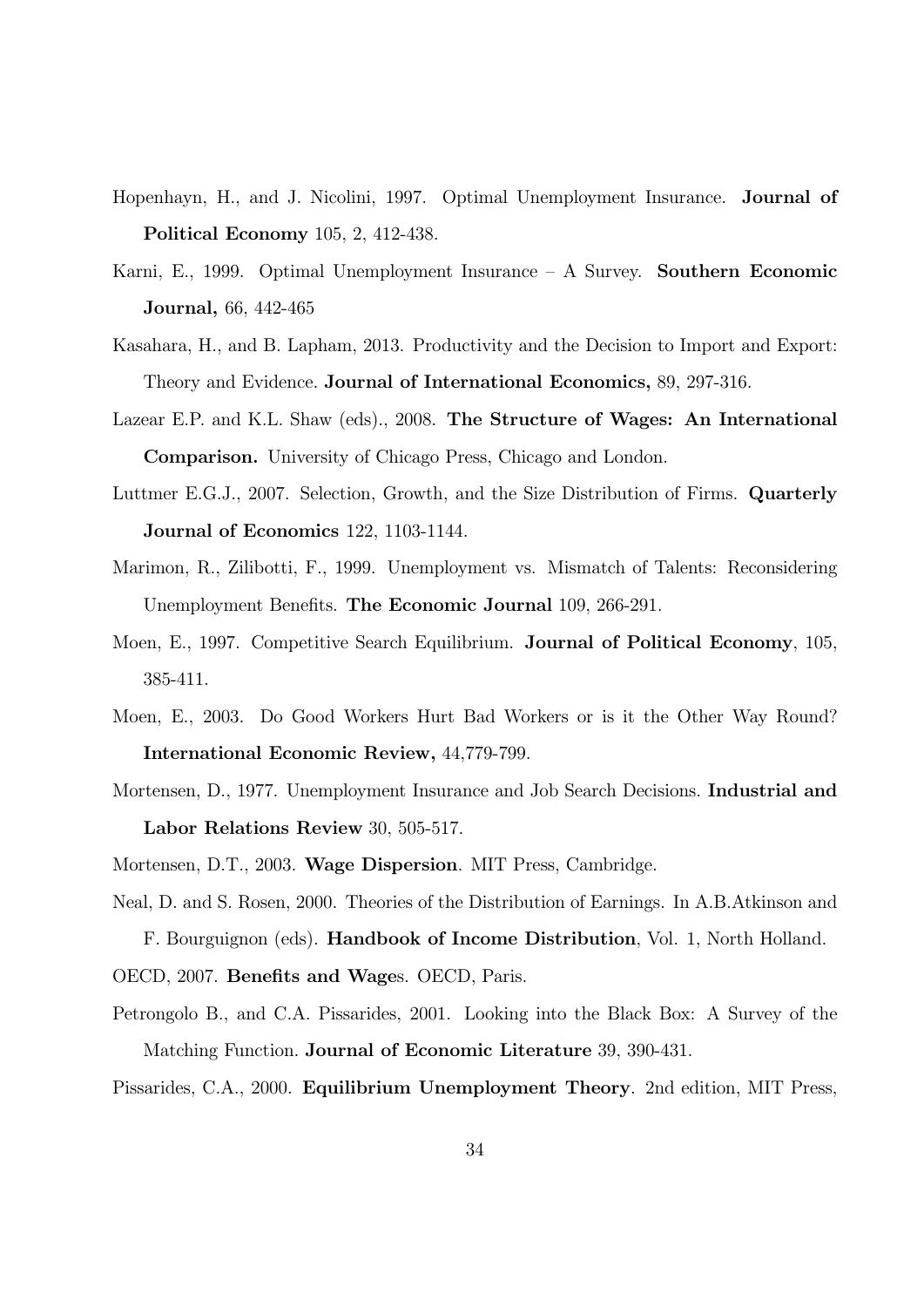Cambridge.

- Rogerson, R., R. Shimer and R. Wright, 2005. Search Theoretic Models of the Labor Market: A Survey. Journal of Economic Literature, 43,4,959-988.
- Shavell, S. and L. Weiss, 1979. The Optimal Payment of Unemployment Insurance Over Time. Journal of Political Economy, 87, 1347-1362.
- Tatsiramos, K., and J.C. van Ours, 2014. Labor Market Effects of Unemployment Insurance Design. Journal of Economic Surveys 28, 2, 284-311.
- Wang, C. and S.D. Williamson, 2002. Moral hazard, optimal unemployment insurance, and experience rating, Journal of Monetary Economics 49(7), 1337-1371.
- Yashiv, E., 2000. The Determinants of Equilibrium Unemployment. American Economic Review 90, 1297-1322.
- Yashiv, E., 2007. U.S. Labor Market Dynamics Revisited. Scandinavian Journal of Economics 109, 779-806.